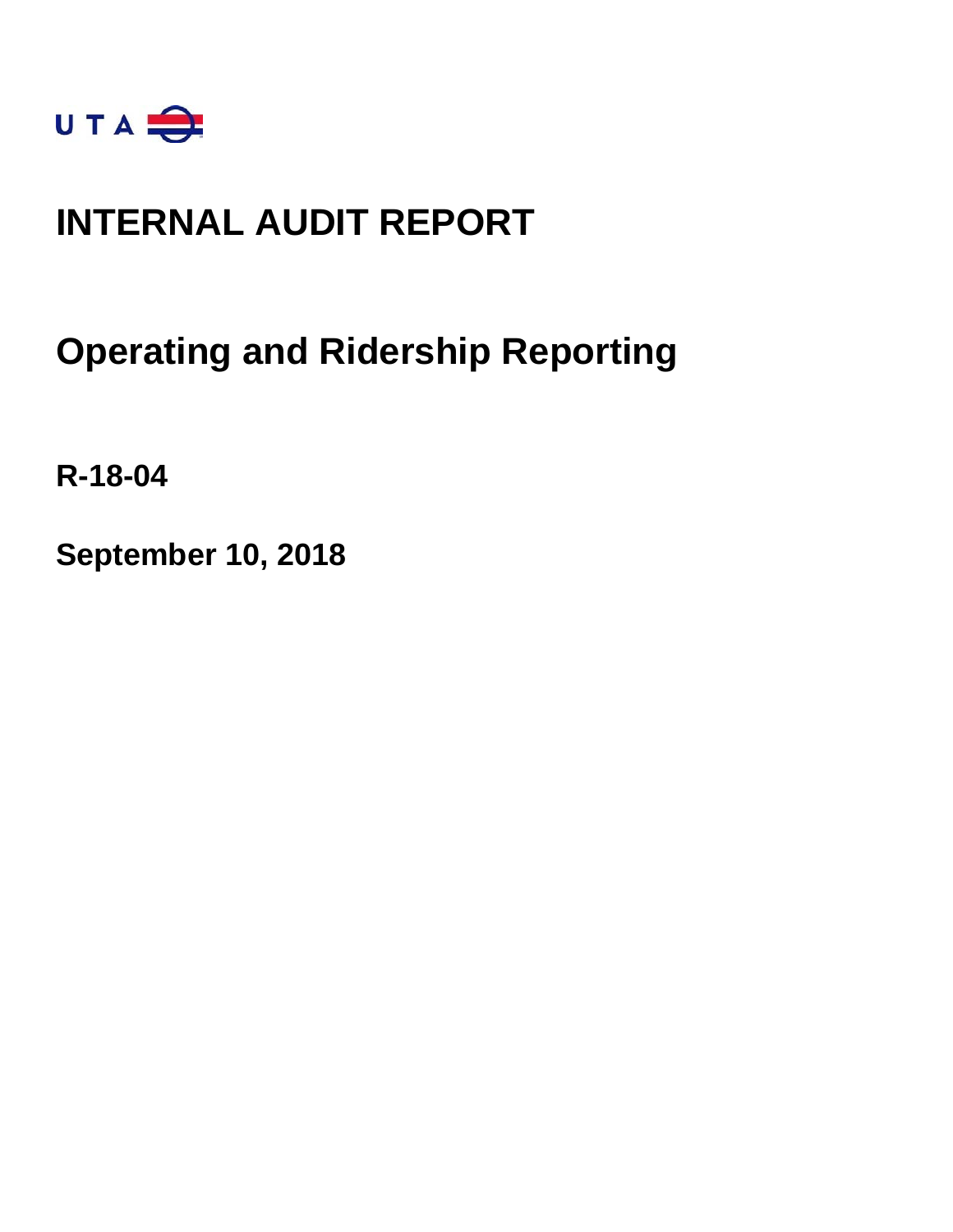### **Executive Summary**

### **Introduction**

In conjunction with the Board of Trustees' Audit Committee, Internal Audit (IA) developed a risk-based annual audit plan. All of the audits on the audit plan are conducted in accordance with the International Standards for the Professional Practice of Internal Audit, published by the Institute for Internal Auditors (IIA), and provide several benefits:

- o Management's continuous improvement efforts are enhanced
- o Compliance is verified and shortfalls are identified so that they can be corrected
- o Board of Trustee oversight of governance, control and risk management is strengthened

All of these benefits contribute toward the Board of Trustees' strategic plan focus areas of:

- o Customer Service Improve products, services, accessibility, and mobility
- o Leadership and Advocacy Address current and future transportation challenges
- $\circ$  Access to Opportunity Enrich transit access and quality of life
- o Strategic Funding Be wise stewards of public resources
- o Workplace of the Future Foster dynamic, diverse, and engaged employees

As part of the 2018 audit plan, IA was directed by the Board of Trustees to perform an audit to determine if controls are designed and operating effectively to ensure that Operations and Ridership Reporting is accurate, timely, and complete. The preliminary stage of the audit was concluded in August 2017 and the final audit report was completed in July 2018.

#### **Background and Functional Overview**

The Senior Manager of Operations Analysis and Solutions (OAS) provided a functional overview of the Operations and Ridership Reporting function to provide context to this report. Please note that all of the statements made are assertions by the Senior Manager of OAS and were not assessed by IA.

UTA's Operations Analysis and Solutions (OAS) department is striving for empowering employees to use data for decision-making by improving access of information, provision of business insights and improving data quality. One of the most critical function of OAS is to publish ridership and operations performance reports to management for decision-making on a monthly basis. Since ridership determines the amount of funding the agency obtains from the federal government, it is critical that the ridership data collection process provides accurate and timely information to comply with Federal Transit Administration's National Transit Database requirements.

Ridership Reporting

o UTA is currently equipped with Automatic Passenger Counting (APC) equipment in all Rail, a majority of fixed route buses and route deviation vehicles (over 800 vehicles). These sensors are installed around vehicle doors and automatically count passengers getting on and off UTA's vehicles. Advanced technology and processes are in place to ensure there is a flow of high quality data for decision-making.

### Operating Data Reporting

o Operating data (AKA OCA Scorecard) is critical to the Operation of the agency as it summarizes the key performances of all business units and the contribution of about 2000 employees. It contains critical performance such as safety, efficiency, effectiveness and budget performance deemed critical for UTA Operations.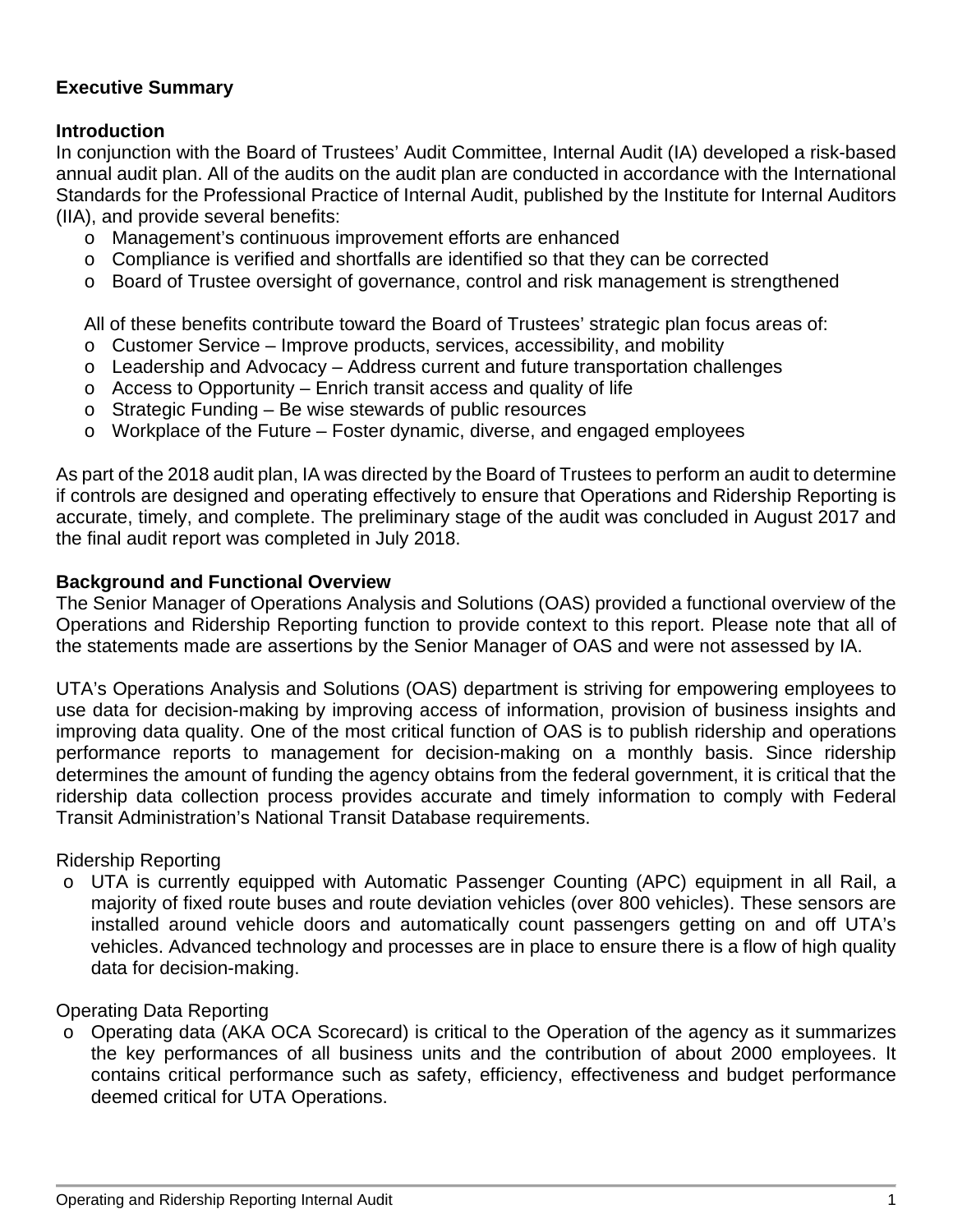### **Objectives and Scope**

The period of the preliminary audit was January 1, 2017 through June 30, 2017 with the completion of the audit work focusing on March 1, 2018 through May 31, 2018.

The primary areas of focus for the Operating and Ridership Reporting audit were:

- o Governance
- o Ridership Reporting
- o Operations, Capital and Asset (OCA) Reporting, formerly Chief Operating Officer (COO) Reporting
- o Ad-hoc Reporting
- o Mobile Data Computer (MDC), Automated Passenger Counters (APC), and related contracts and monitoring
- o System Monitor Validation

The internal audit excluded from the scope of this audit areas such as:

- o Source data originating outside of the Operations Analysis and Solution Team's responsibility
- o Proposed changes to the COO Report and related processes

### **Audit Conclusion**

### **Audit Report Rating\***

Stronger governance has been designed and implemented for the Operations and Ridership Reporting process due to the adoption of a Corporate policy which assigned ownership, roles and responsibilities, as well as reporting timelines for the process to the OAS staff. In addition, Standard Operating Procedures (SOPs) for the Monthly Ridership Report, ad hoc data requests and system monitoring, and validation were developed and put into place. Management had also conducted a formal risk assessment of OAS operations and developed plans to mitigate or eliminate risks identified.

Management has implemented a system of review and approval for the Ridership Reports and OCA Scorecards that was conducted prior to publishing. The review process implemented included tracing a sample of reported figures to source documentation.

However, some areas for potential improvement remain. The corporate policy established did not include responsibility for individuals outside of OAS for timely and accurate submission of ridership information, nor did the policy define OAS' responsibility for ensuring all data was received. In addition, there was no SOP in place for the monthly OCA Scorecard and no review process for ad hoc reports.

IA also noted that access to the shared department drive where OCA Scorecard Reports were stored was not periodically reviewed and controls to prevent unauthorized report changes, such as file-level passwords or read-only protection, were not in place.

While this report details the results of the audit based on limited sample testing, the responsibility for the maintenance of an effective system of internal control and the prevention and detection of irregularities and fraud rests with management.

\*Rating is defined in Appendix 2

Internal Audit would like to thank management and staff for their co-operation and assistance during the audit.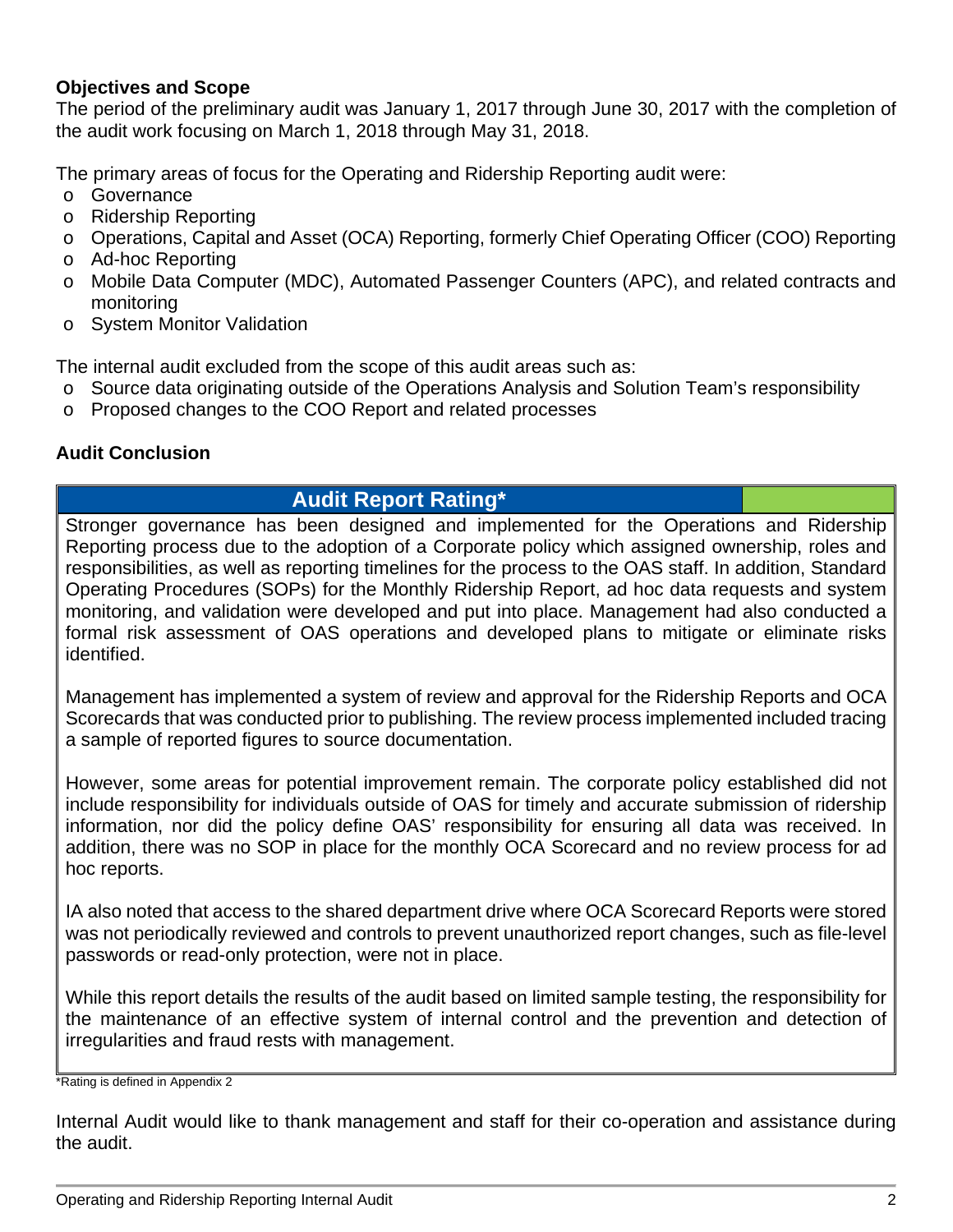### **Table of Contents**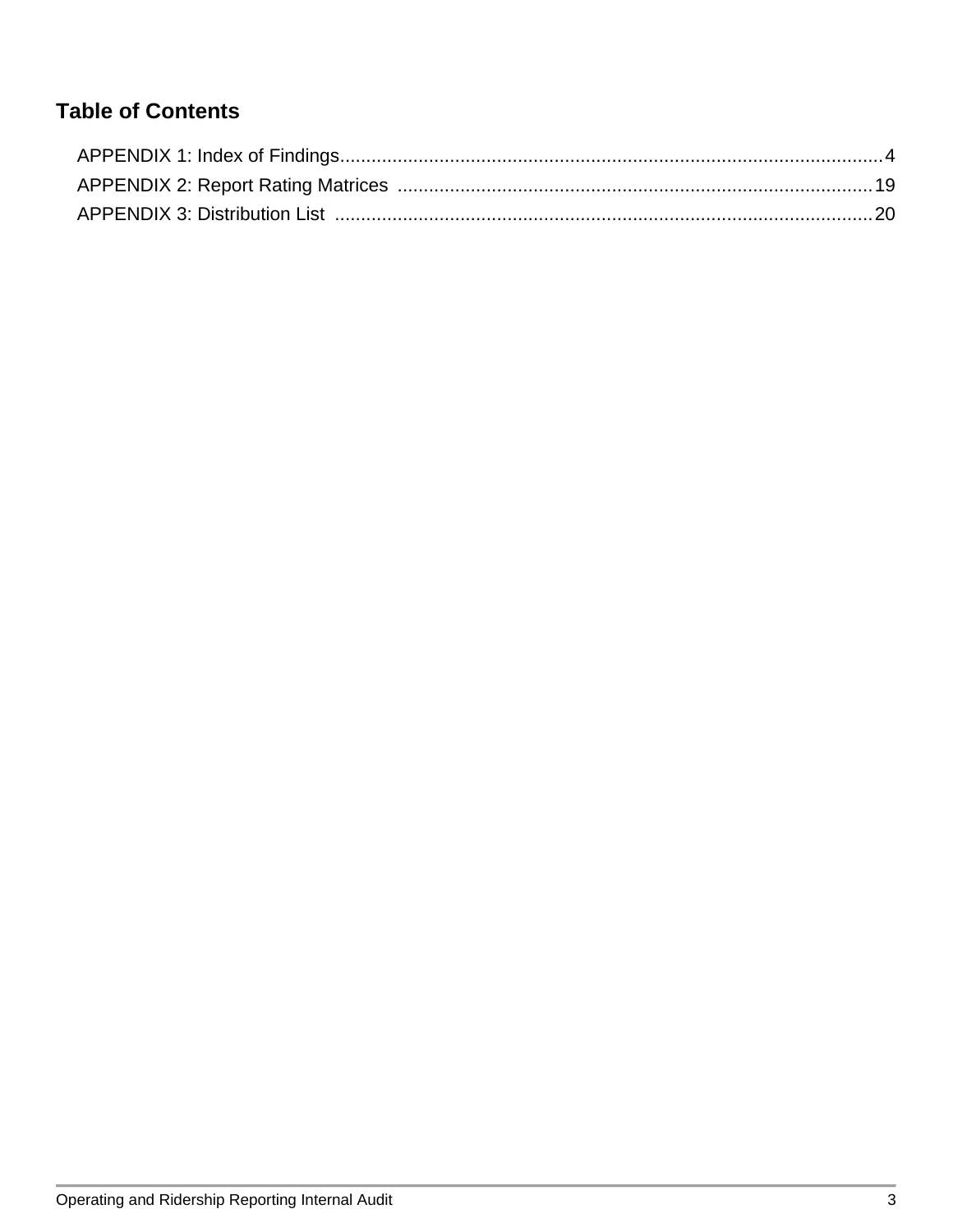### <span id="page-4-0"></span>**Index of Findings**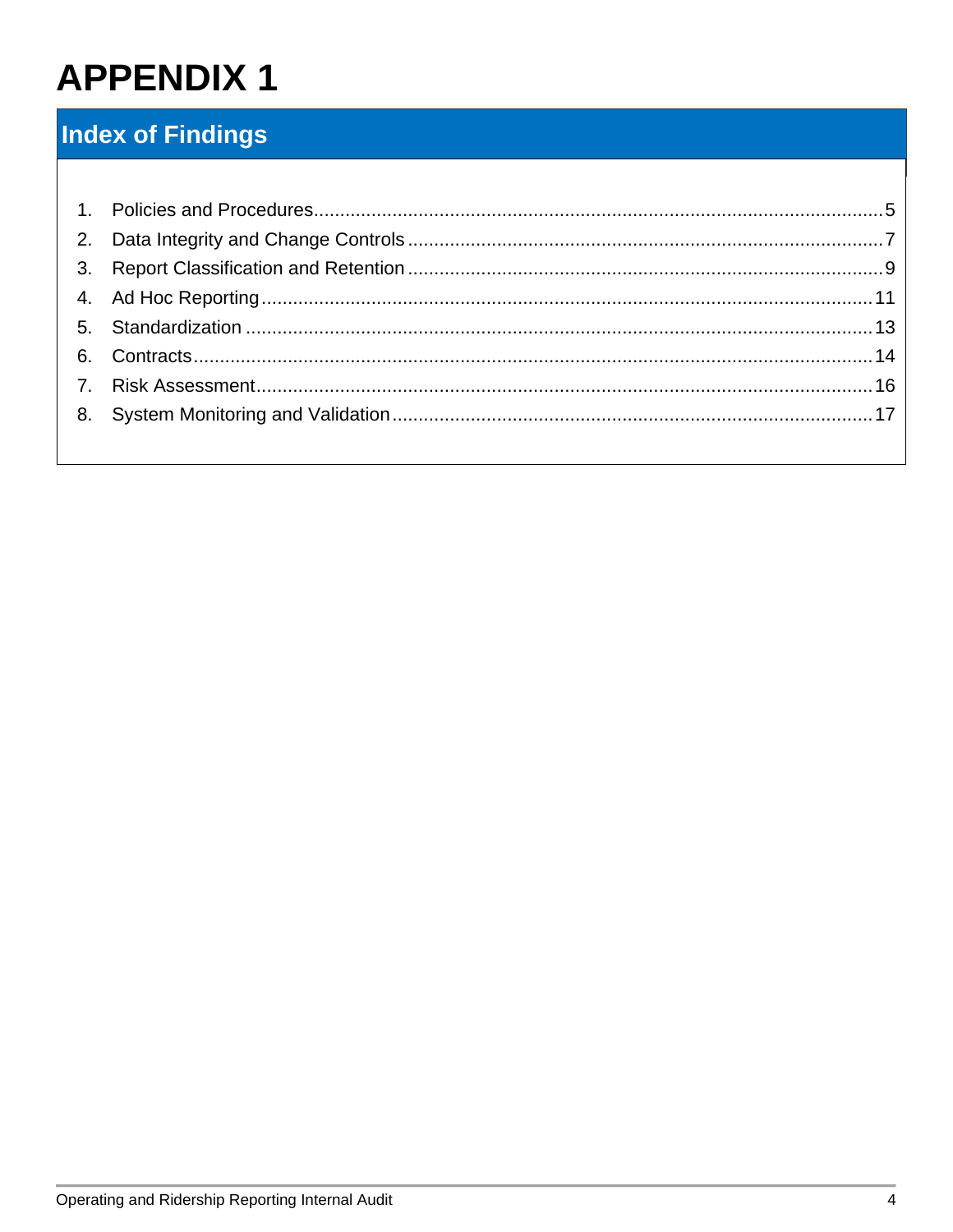### <span id="page-5-0"></span>**1. Policies and Procedures**

#### **Preliminary Finding R-17-9-1 High High High**

Criteria:

Best practices dictates that defined corporate-level policies exist to facilitate processes across multiple modes and business units. The following corporate policy supports this best practice:

UTA Corporate Policy No. 1.1.2, Creation, Revision, Retention, and Distribution of Policies and Procedures, Definitions section, states that corporate level policies are developed to *"provide principles and guidelines that provide corporate-wide direction on the Authority's decisions, strategies, and actions"* and that SOPs, *"provide a step-by-step process to follow when carrying out a particular task or function.*"

Condition:

- o There were no corporate policies regarding operating and ridership data gathering, synthesis, or reporting, including assigning roles and responsibilities by department or position
- $\circ$  Ownership of the operating and ridership reporting process was not defined
- o Although there were many examples of operating procedures and work instructions documented by the users who created and performed the technical tasks required for gathering the data and synthesizing the information in the Ridership and COO Reports, there were no SOPs at a higher level to guide users in acceptable business practices and departmental procedures, including:
	- Timelines for data submission and report distribution
	- Guidelines to ensure reporting was consistent
	- Required reviews, approvals, and related documentation
	- Collecting and addressing customer feedback
	- Appropriate and inappropriate uses and distribution of reports
	- Ad-hoc report request process, prioritization and approval as well as retention requirements
	- Ensuring that all passenger trips were counted, including detours and special events
	- Procedures to address data that was not submitted or submitted late
	- Detection and required response to potential data errors (such as deviations between APCs and manual counts greater than 5%)
	- Minimum qualifications of staff and service providers (such as sampling statisticians)
- o There was no process in place to determine what existing work instructions or other procedural documentation remains applicable and what needed to be updated

### Root/Cause Analysis:

Reliance on the expertise of existing staff rather than a set of documented procedures to guide users in the process

Effect:

- o Data may be inaccurate or incomplete, resulting in UTA management and stakeholders making decisions based on inaccurate information
- o Increased risk that loss of key personnel would result in the inability of UTA to carry out Operations and Ridership reporting effectively
- o Unclear roles and responsibilities for critical ridership tracking, which involves multiple departments as well as third parties
- o Potential for operating and ridership reporting to become misaligned with corporate objectives
- o Increased risk of ad hoc practices rather than best practices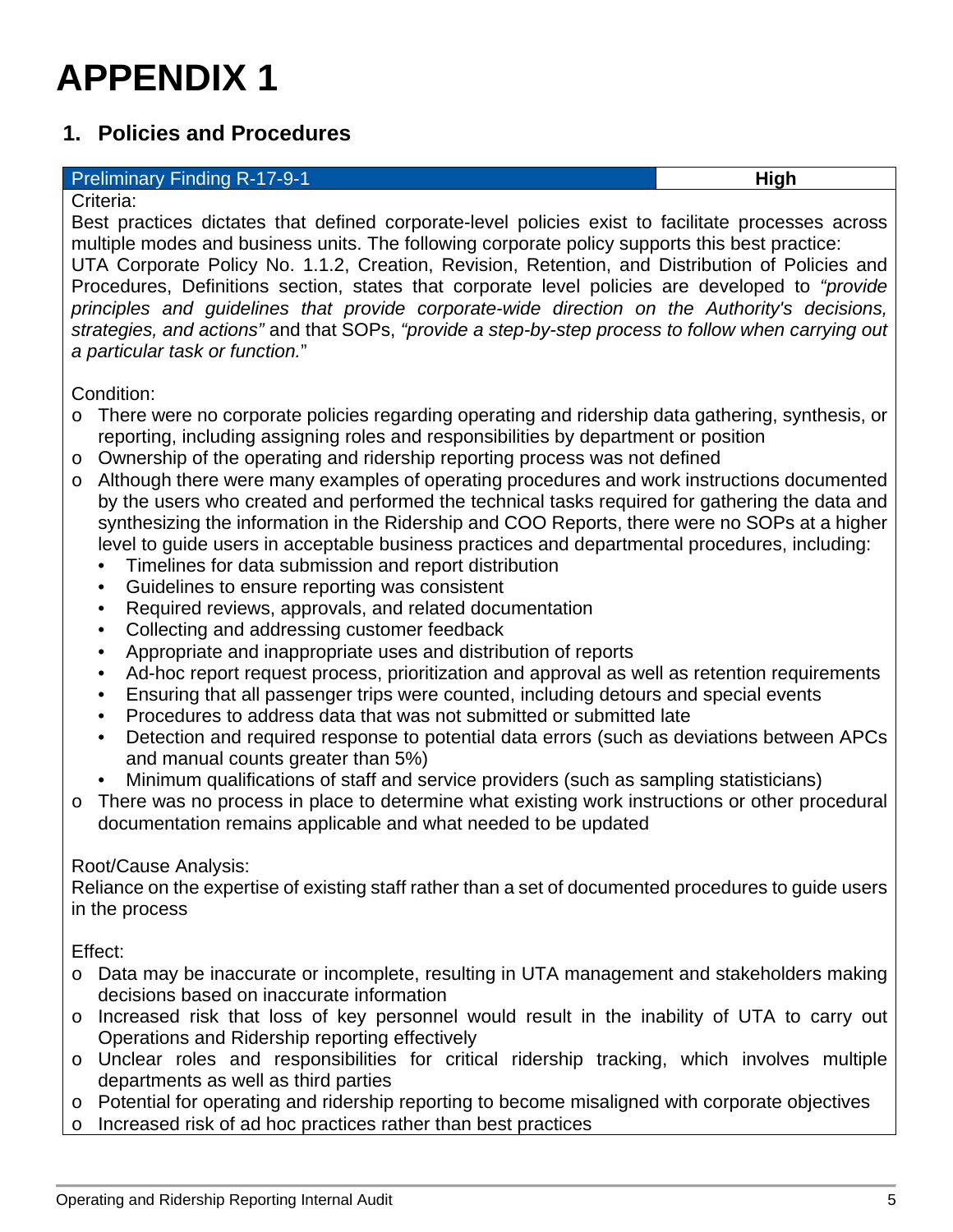| $\circ$ | Inconsistencies in the performance of Operations and Ridership reporting                                                                                                 |                                                                                                                                                                                 |                               |
|---------|--------------------------------------------------------------------------------------------------------------------------------------------------------------------------|---------------------------------------------------------------------------------------------------------------------------------------------------------------------------------|-------------------------------|
|         | <b>Recommendations</b>                                                                                                                                                   |                                                                                                                                                                                 |                               |
| $\circ$ |                                                                                                                                                                          | Management should oversee the creation of a corporate level policy that assigns roles and<br>responsibilities for all operations and ridership tracking and reporting functions |                               |
| $\circ$ | Where responsibilities are shared with other departments or external parties, management<br>should ensure that roles and responsibilities are documented and agreed upon |                                                                                                                                                                                 |                               |
|         | Documentation may include corporate policies, SOPs, contracts or agreements, as<br>$\bullet$<br>appropriate                                                              |                                                                                                                                                                                 |                               |
| $\circ$ |                                                                                                                                                                          | Management should develop written SOPs that align with the corporate level policy and provide<br>guidance for all operations and ridership reporting functions                  |                               |
|         | Management Agreement                                                                                                                                                     | <b>Owner</b>                                                                                                                                                                    | <b>Target Completion Date</b> |
|         | Yes                                                                                                                                                                      | Sr. Mgr Ops Analysis & Solutions                                                                                                                                                | 12/31/2017                    |
|         | A garnarate lavel police who contact will be developed to address the findings                                                                                           |                                                                                                                                                                                 |                               |

A corporate level policy and a SOP will be developed to address the findings.

| <b>Final Status</b>                                                                               | <b>Medium</b> |
|---------------------------------------------------------------------------------------------------|---------------|
| Utah Transit Authority Corporate Policy, No. 2.1.14, "Ridership and Operating Data Reporting" was |               |
| established in March 2018. The Policy defines OAS staff ownership, roles and responsibilities for |               |
| publishing the monthly ridership report and the OCA scorecard. In addition, SOP G.05.01.01        |               |
| "Monthly Ridership Reporting" and SOP G.05.01 "Ad Hoc Data Requests Procedure" were               |               |
| established as well as SOP G.05.01.02 "System Monitoring and Validation."                         |               |

However, the Corporate Policy did not include responsibility for ensuring all data was received that should have been received and did not include assignment of responsibility for timely and accurate reporting for individuals outside of OAS. There was also no SOP for the monthly OCA Scorecard.

IA recommends that the Corporate Policy be revised to include procedures to ensure all data is received and responsibilities for individuals outside OAS and that an SOP be developed for the OCA Scorecard.

| Management Agreement | Owner                            | Target Completion Date |
|----------------------|----------------------------------|------------------------|
| Yes                  | Sr. Mgr Ops Analysis & Solutions | 12/31/2018             |

The ridership and operating data corporate policy will be revised to include wordings "all groups reporting data will have the responsibility to report their data accurately to OAS by the designated deadline.

The SOP regarding the OCA Scorecard is being reviewed and will be published in August 2018. The SOP will contain the process for updating and publishing the OCA Scorecard including Assignment of Responsibilities.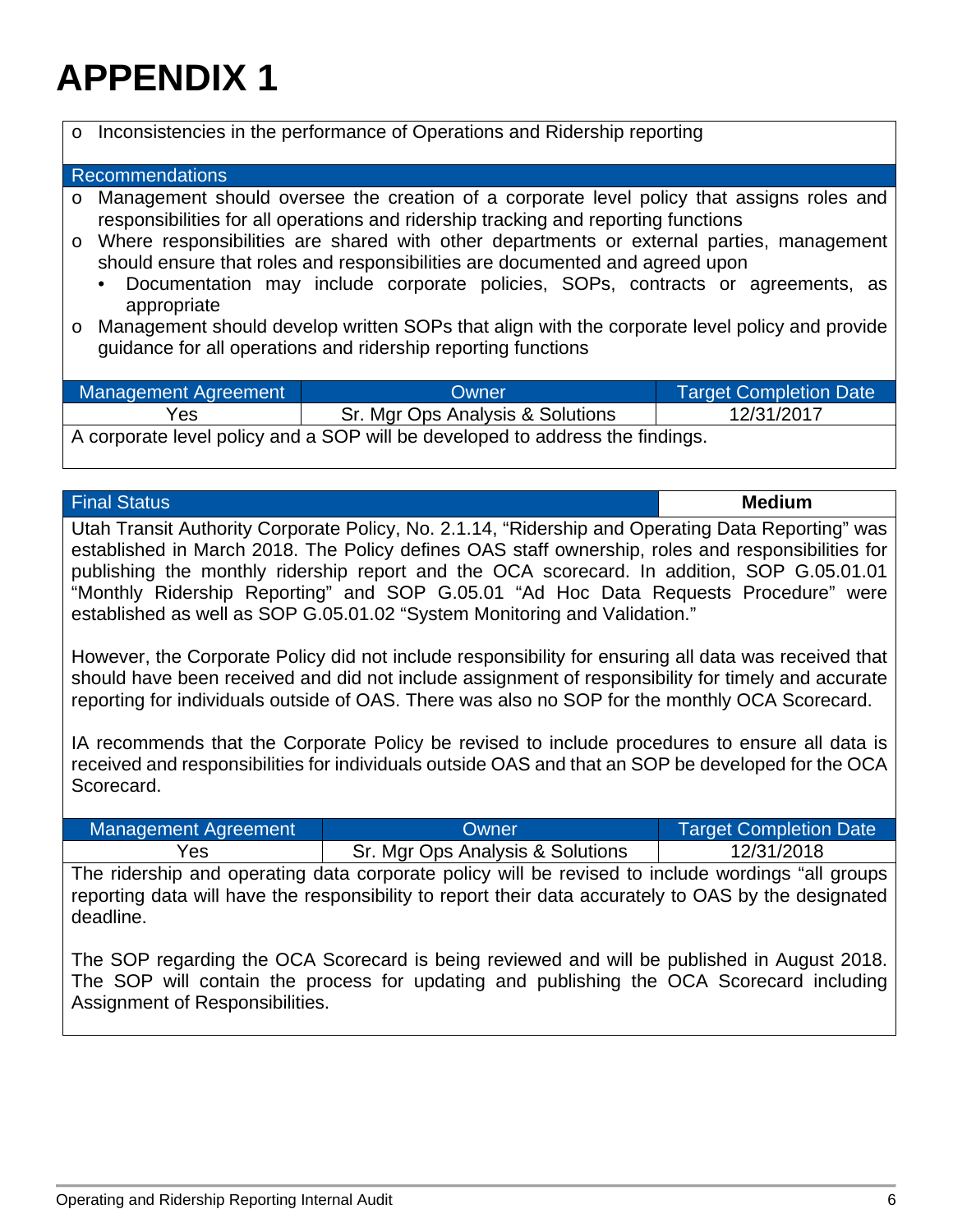### <span id="page-7-0"></span>**2. Data Integrity and Change Controls**

#### **Preliminary Finding R-17-9-2 High High High**

Criteria:

Best practices include implementing technical and physical safeguards to ensure the integrity of reported information. Version control should be in place to regulate and track report changes after publishing and over time as services and report methodologies and objectives change.

#### Condition:

The audit revealed the following anomalies:

- o No process was in place to monitor the integrity of the COO, Ridership, or ad hoc reports, including:
	- A system of review to ensure reports were complete, accurate, timely, and valid
	- Monitoring for data entry errors due to manual processing
- o For both the COO reports and the ridership reports, there were no controls in place to track report changes after publishing or over time as reports change e.g. version control
- o The following issues were noted specific to the Ridership Report:<br>No process to ensure that all ridership figures were submitted
	- No process to ensure that all ridership figures were submitted and included in the report
	- No independent review of the Ridership Report
	- The sampled ridership reports for March 2017 and May 2017 were modified after their initial intranet posting with no explanation in the modified file or on the intranet posting
- o The following issues were noted specific to the COO Report:
	- Although Business Analysts were invited to perform a review of the COO report prior to completion, the standard of review required was not documented and evidence of the review and approval was not retained
	- Source data was not retained for support of COO Reports
	- The shared department drive where COO Reports was stored was not reviewed for appropriate access
	- Changes to the COO report could only be made by the 25 department users since the report was stored on a shared departmental drive. However, other controls such as file-level passwords, protected or locked cells, were not in place to further prevent unauthorized changes after report publication
	- COO reports are identified as preliminary although no final report is issued
- $\circ$  The following issue was noted specific to the system monitoring and validation process:
	- There was no control in place to address variances between APCs and manual counts of greater than 5% YTD

### Root/Cause Analysis:

Governance for the ridership, COO, and ad-hoc reporting processes has not been defined by management, including assignment of a process owner

Effect:

- o Reports may be inaccurate
- o Management and other stakeholders may not receive appropriate information necessary to make decisions
- o Reports may not be consistent over time, leading to invalid comparisons and inaccurate conclusions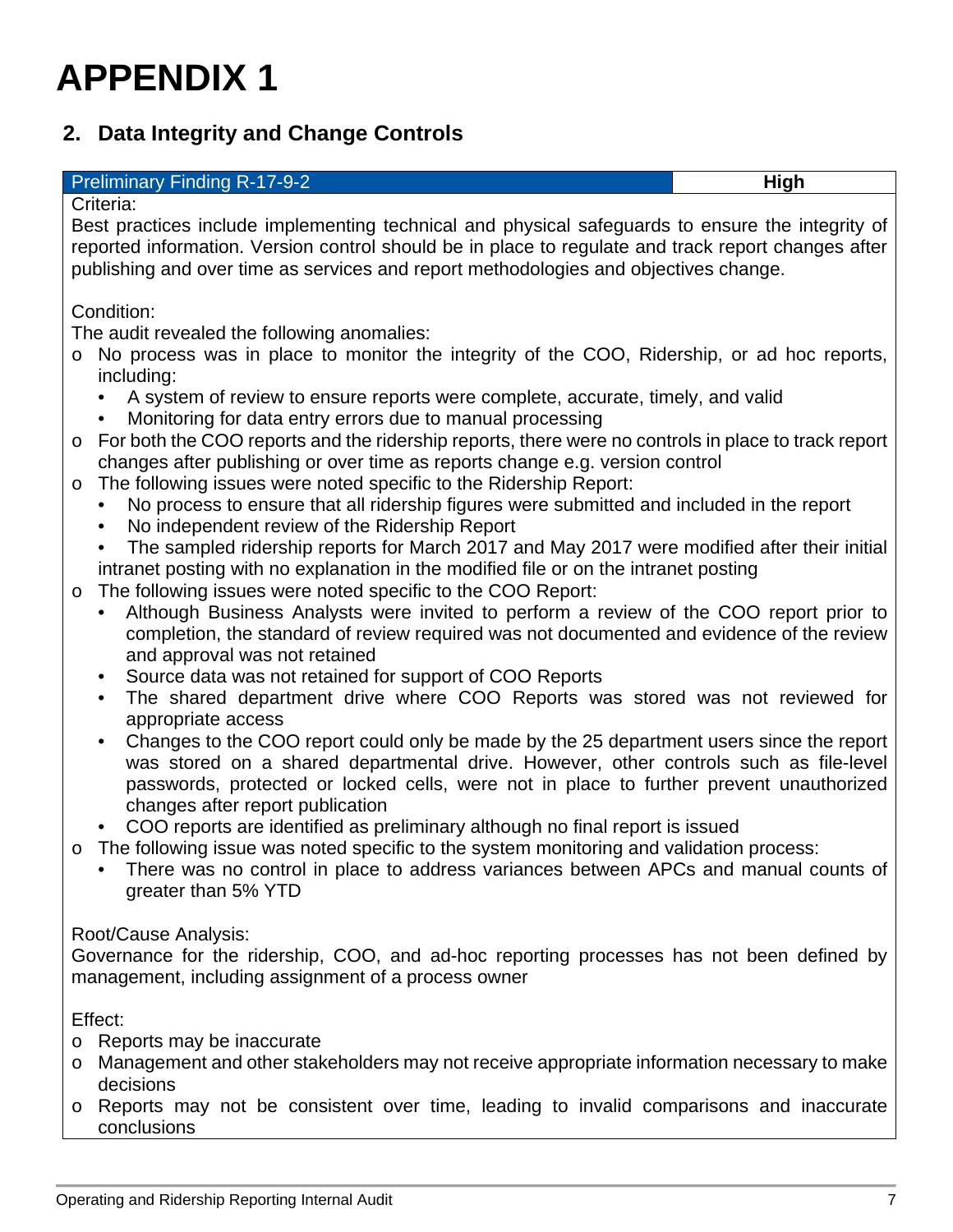| $\circ$                         | Federal funds could be impacted by the data integrity of ridership reporting                                                                                                                                                                                                                                                                                                                                                                                                                                                                                                   |                                  |                               |
|---------------------------------|--------------------------------------------------------------------------------------------------------------------------------------------------------------------------------------------------------------------------------------------------------------------------------------------------------------------------------------------------------------------------------------------------------------------------------------------------------------------------------------------------------------------------------------------------------------------------------|----------------------------------|-------------------------------|
| <b>Recommendations</b>          |                                                                                                                                                                                                                                                                                                                                                                                                                                                                                                                                                                                |                                  |                               |
| $\circ$<br>$\circ$<br>$\bullet$ | Management should oversee the creation of a corporate level policy that assigns roles and<br>responsibilities for all operations and ridership tracking and reporting functions, including data<br>ownership and retention responsibilities which spans multiple departments and operating modes<br>Where responsibilities are shared with other departments or external parties, management<br>should ensure that roles and responsibilities are documented and agreed upon<br>Documentation may include corporate policies, SOPs, contracts or agreements, as<br>appropriate |                                  |                               |
| $\circ$                         | The owner of the operating and ridership reporting function should oversee the creation of an<br>SOP that includes technical and physical safeguards to ensure the integrity of reported<br>information                                                                                                                                                                                                                                                                                                                                                                        |                                  |                               |
|                                 | <b>Management Agreement</b>                                                                                                                                                                                                                                                                                                                                                                                                                                                                                                                                                    | Owner                            | <b>Target Completion Date</b> |
|                                 | Yes                                                                                                                                                                                                                                                                                                                                                                                                                                                                                                                                                                            | Sr. Mgr Ops Analysis & Solutions | 12/31/2017                    |

A corporate level policy and a SOP will be developed to address the findings.

| <b>Final Status</b> |
|---------------------|
|                     |

Final Status **Low** Utah Transit Authority Corporate Policy, No. 2.1.14, "Ridership and Operating Data Reporting" was established in March 2018. The Policy defines OAS staff ownership, roles and responsibilities for publishing the monthly ridership report and the OCA scorecard. However, as noted previously in finding 1, the Corporate Policy did not include assignment of responsibility for timely and accurate reporting for individuals outside of OAS.

Management designed and implemented a documented system of review for Ridership Reports and OCA Scorecards. IA assessed a sample of each report and noted that each was reviewed, documented, and signed off on by the Senior Manager of OAS. The review process included tracing a sample of reported figures to source documentation. Issues noted and actions taken as a result were also documented.

However, IA noted that the shared department drive where OCA Scorecards were stored was not reviewed for appropriate access. Controls, such as file-level passwords or write-protected cells, were not in place to prevent unauthorized changes after report publication.

IA recommends that the Corporate Policy be revised to include responsibilities for individuals outside OAS. IA also recommend that management design access controls to prevent unauthorized changes to the OCA Scorecard.

| Management Agreement                 | Owner                                                                                   | Target Completion Date |
|--------------------------------------|-----------------------------------------------------------------------------------------|------------------------|
| Yes                                  | Sr. Mgr Ops Analysis & Solutions                                                        | 12/31/2018             |
| unauthorized changes cannot be made. | The OCA Scorecard is being revised to have fields and sheets password protected so that |                        |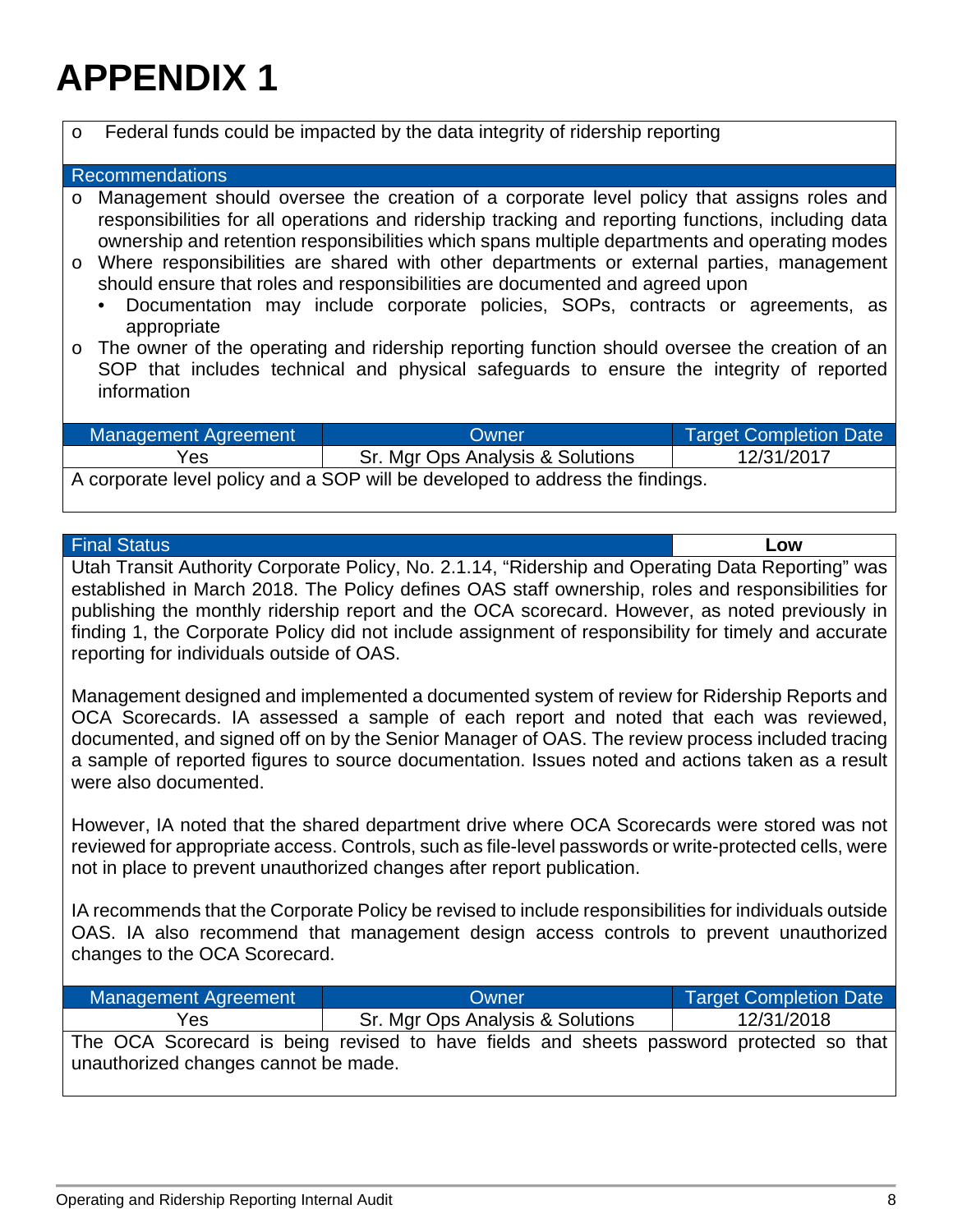The ridership and operating data corporate policy will be revised to include wordings "all groups reporting data will have the responsibility to report their data accurately to OAS by the designated deadline.

### <span id="page-9-0"></span>**3. Report Classification and Retention**

| <b>Preliminary Finding R-17-9-3</b>                                                                                                                                                                                                                                                                                               | <b>Medium</b> |
|-----------------------------------------------------------------------------------------------------------------------------------------------------------------------------------------------------------------------------------------------------------------------------------------------------------------------------------|---------------|
| Criteria:                                                                                                                                                                                                                                                                                                                         |               |
| Best practice directs management reports to include the following elements:                                                                                                                                                                                                                                                       |               |
| $\circ$ A brief description of the report, its objectives and uses                                                                                                                                                                                                                                                                |               |
| o Headers and footers that include the date the report was generated, date range and when the<br>data was generated, a descriptive title and page numbers                                                                                                                                                                         |               |
| o The author of the report (individual, job title or unit) and contact information for user questions<br>and feedback                                                                                                                                                                                                             |               |
| o The Government Records Access Management Act (GRAMA) designation of the report (e.g.<br>Public, Private, Controlled, Protected), appropriate distribution, and retention                                                                                                                                                        |               |
| o References for the data sources and definitions                                                                                                                                                                                                                                                                                 |               |
| o Column and row headings and subtotals that are easily understood                                                                                                                                                                                                                                                                |               |
| Condition:                                                                                                                                                                                                                                                                                                                        |               |
| $\circ$ The following issues were noted for the Ridership and COO Reports:<br>The purpose and objectives of the reports had not been defined or communicated to users<br>There was no formal process, communication channel, or hierarchy for communicating or<br>$\bullet$<br>addressing customer feedback regarding the reports |               |

- There was no statement on the report to inform users of the GRAMA designation of reports, if any, or the appropriate and inappropriate report uses and distribution
- o The following issues were noted specific to the Ridership Report:
	- The ridership reports were not dated, did not list the report's author, did not have a title indicating it was a report of ridership, and had no page numbers to inform readers of completeness for printed versions
	- Placement of "Bus Systems" ridership subtotal above the data made it unclear what items were included
- o While the COO Report was titled, there was no report author or page numbers to inform readers of completeness for printed versions

### Root/Cause Analysis:

Governance of the ridership and COO reporting processes has not been defined by management

Effect:

- o Sensitive data may be exposed
- o Users may misinterpret reports, leading to poor decision making
- $\circ$  Institutional knowledge may be lost in the event of employee turnover
- o Reports may not be retained or protected in accordance with GRAMA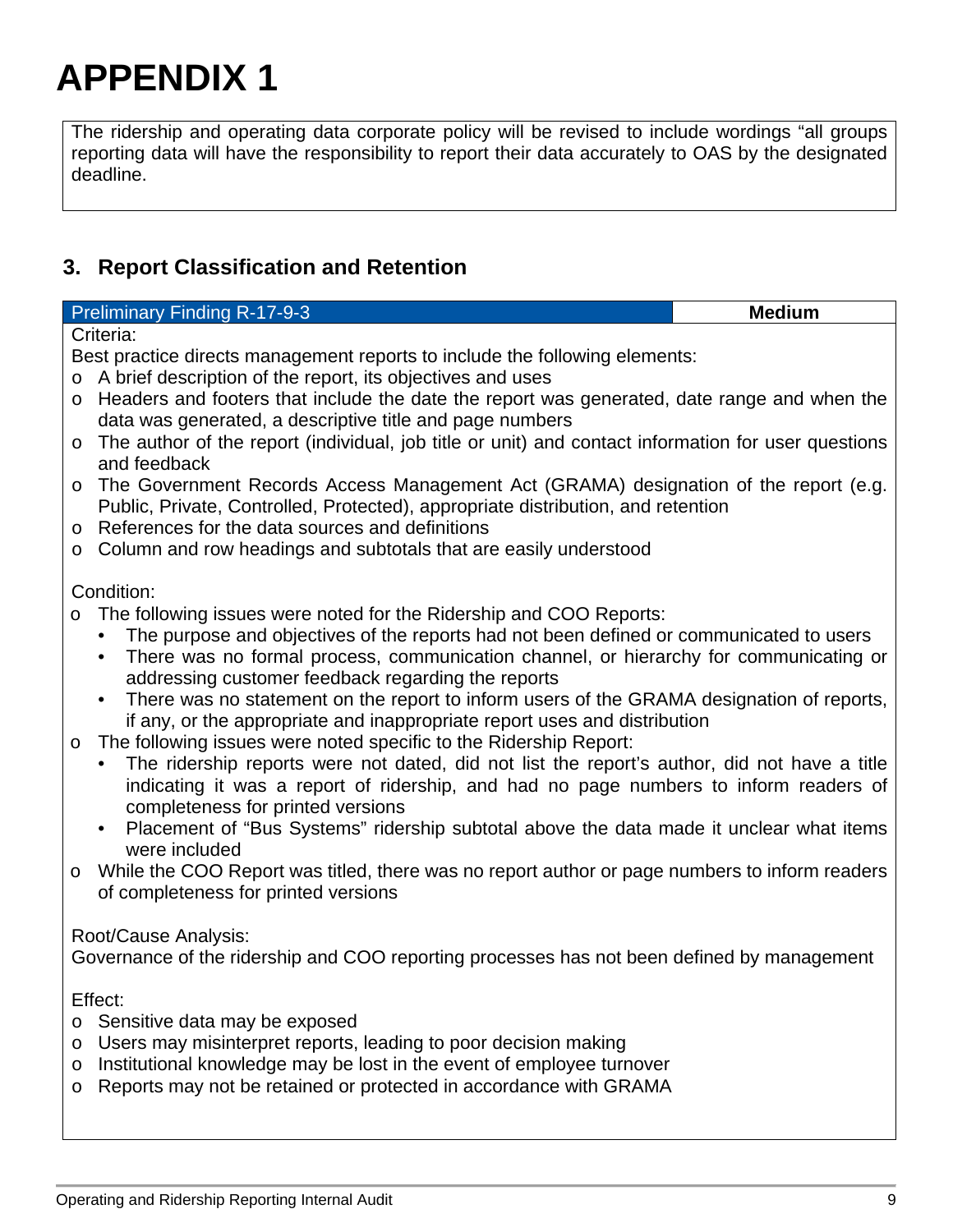#### Recommendations

o Management should oversee the creation of a corporate level policy that assigns roles and responsibilities for all operations and ridership tracking and reporting functions, including data ownership responsibilities which spans multiple departments and operating modes

o Management should revisit both the ridership and COO reports on a periodic basis to ensure that they include all the critical information and formatting necessary to assist with management's understanding of the reports

| Management Agreement                                                         | Owner                            | <b>Target Completion Date</b> |
|------------------------------------------------------------------------------|----------------------------------|-------------------------------|
| Yes                                                                          | Sr. Mgr Ops Analysis & Solutions | 12/31/2017                    |
| A carpenter lavel policy and a SOD will be developed to address the findings |                                  |                               |

A corporate level policy and a SOP will be developed to address the findings.

| <b>Final Status</b>                                                                                                                                                                                                                                                                                                                                                                                                                                                                                                                                                                                                                                                                                                                                                                                                                             |                                  | <b>Medium</b>                 |
|-------------------------------------------------------------------------------------------------------------------------------------------------------------------------------------------------------------------------------------------------------------------------------------------------------------------------------------------------------------------------------------------------------------------------------------------------------------------------------------------------------------------------------------------------------------------------------------------------------------------------------------------------------------------------------------------------------------------------------------------------------------------------------------------------------------------------------------------------|----------------------------------|-------------------------------|
| The purpose and objectives of the Ridership Report and OCA Scorecards was defined in Utah<br>Transit Authority Corporate Policy, No. 2.1.14, "Ridership and Operating Data Reporting" which was<br>communicated to users. However, as noted previously in finding 1, the Corporate Policy did not<br>include assignment of responsibility for timely and accurate reporting for individuals outside of OAS.                                                                                                                                                                                                                                                                                                                                                                                                                                     |                                  |                               |
| IA also noted that Ridership Reports and OCA Scorecards had not been reviewed for appropriate<br>GRAMA classification and no retention period had been established. In addition, reports were not<br>dated, did not contain page numbers, the name of the report preparer or other responsible party,<br>nor directions regarding how submit report feedback, although the email publishing the OCA<br>Scorecard did include such a statement.<br>IA recommends that the Corporate Policy be revised to include responsibilities for individuals outside<br>OAS. Management should also work with UTA legal counsel to establish GRAMA designation and<br>report retention guidelines. Finally, IA recommends reports be reviewed and modified to include the<br>attributes listed above, such as dates, page numbers, and contact information. |                                  |                               |
| <b>Management Agreement</b>                                                                                                                                                                                                                                                                                                                                                                                                                                                                                                                                                                                                                                                                                                                                                                                                                     | Owner                            | <b>Target Completion Date</b> |
| Yes                                                                                                                                                                                                                                                                                                                                                                                                                                                                                                                                                                                                                                                                                                                                                                                                                                             | Sr. Mgr Ops Analysis & Solutions | 12/31/2018                    |
| All ridership records are currently being stored. The legal department will be contacted about<br>GRAMA classification and retention periods that documents must adhere to.                                                                                                                                                                                                                                                                                                                                                                                                                                                                                                                                                                                                                                                                     |                                  |                               |
| Monthly Management ridership report has been modified to contain the following: Title included on<br>each document, current date or date if printed, preparer's name and phone number and page<br>number. Directions on who could be contacted with questions is on the email that is sent out with<br>the monthly report. The OAS scorecard will be updated with the same information by the August<br>publication.                                                                                                                                                                                                                                                                                                                                                                                                                            |                                  |                               |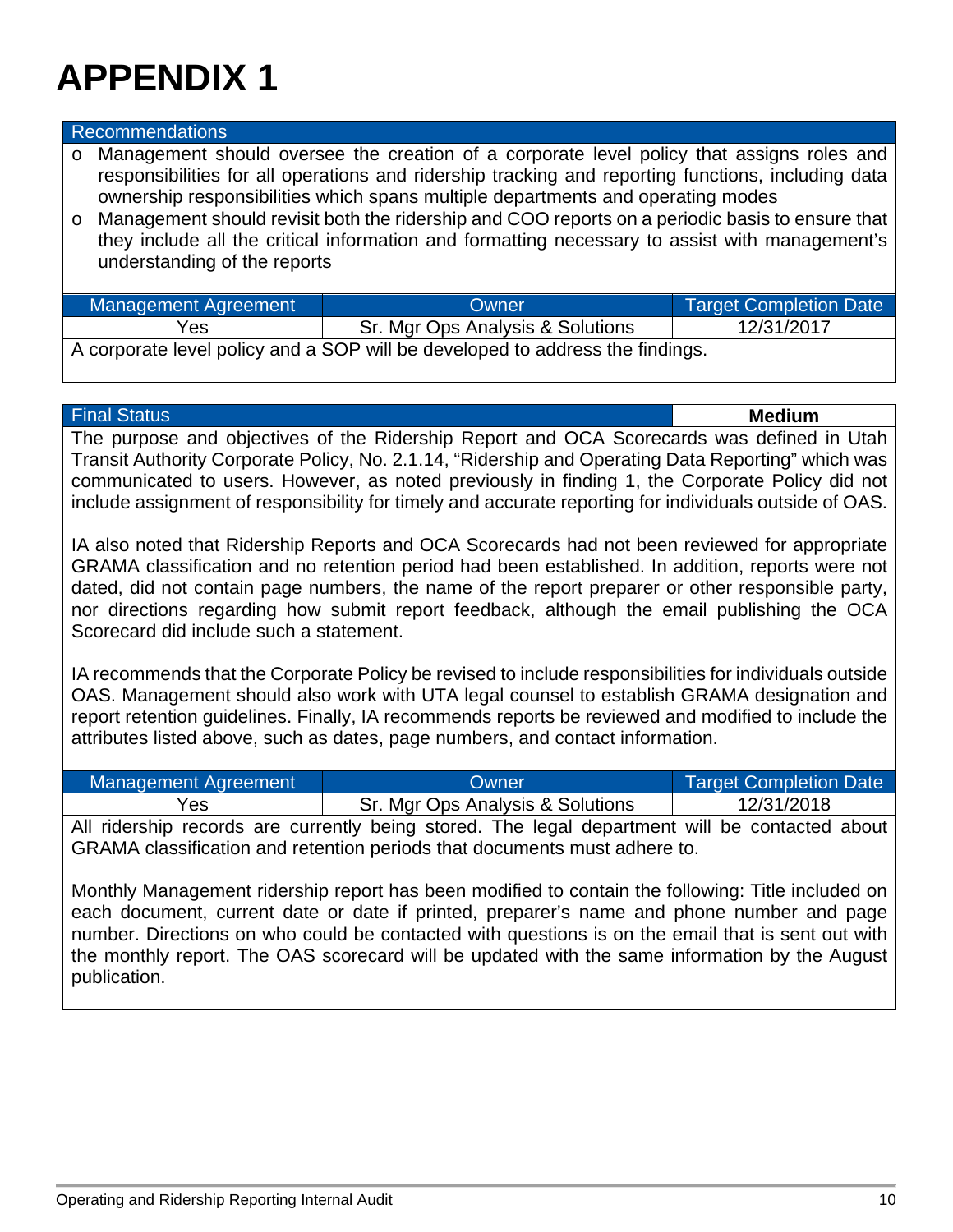### <span id="page-11-0"></span>**4. Ad Hoc Reporting**

#### Preliminary Finding R-17-9-4 **Low**

Criteria:

Ad hoc reporting should be tracked and controlled, including establishing authorized requestors, minimum request documentation, prioritization and screening of requests.

Condition:

The audit revealed the following anomalies:

- o No guidance on the reviewing, approving, and prioritizing of ad hoc report requests
- o No SOP regarding what areas of information were appropriate to request reports from OAS e.g. no required level of authority for requesting an ad hoc report
- o No documentation, such as a request form, was created indicating what information (data sources, required fields, etc.) was being requested, the purpose of the request, the desired timeframe or management approval
- o No SOP or other documentation to guide users in carrying out ad hoc reporting such as:
	- How requests should be made, approved, and tracked
		- Review requirements
		- Report retention requirements
		- Informing users when source data used is not standardized, finalized, or approved
- o No controls were in place to mitigate the risk that ad hoc reporting sources and parameters were inconsistent
- o Other than for the APC database, no controls were in place to mitigate the risk of data migration or changes subsequent to ad hoc reporting
- o No cutoff date for ad hoc reporting, which may lead to differing information reported depending on the date for source data used
- o Report requests were not tracked to assist in the identification of ongoing reporting needs, which could be automated to save time

Root/Cause Analysis:

Governance of the ad hoc reporting process, including ownership and accessibility of UTA operating, employee, and departmental data has not been defined by management.

Effect:

- o Staff time may be used inefficiently, by generating unnecessary reports or reports previously performed
- o Poor decisions may be made based on invalid comparisons between reports with different parameters or sources
- o Loss or exposure of sensitive information obtained by individuals with no valid business purpose or authority

### Recommendations

Development of the following control processes, documented in a standard operating procedure, that includes:

- o A system of reviewing, approving, and prioritizing ad hoc report requests
- o Use of a request form containing the relevant information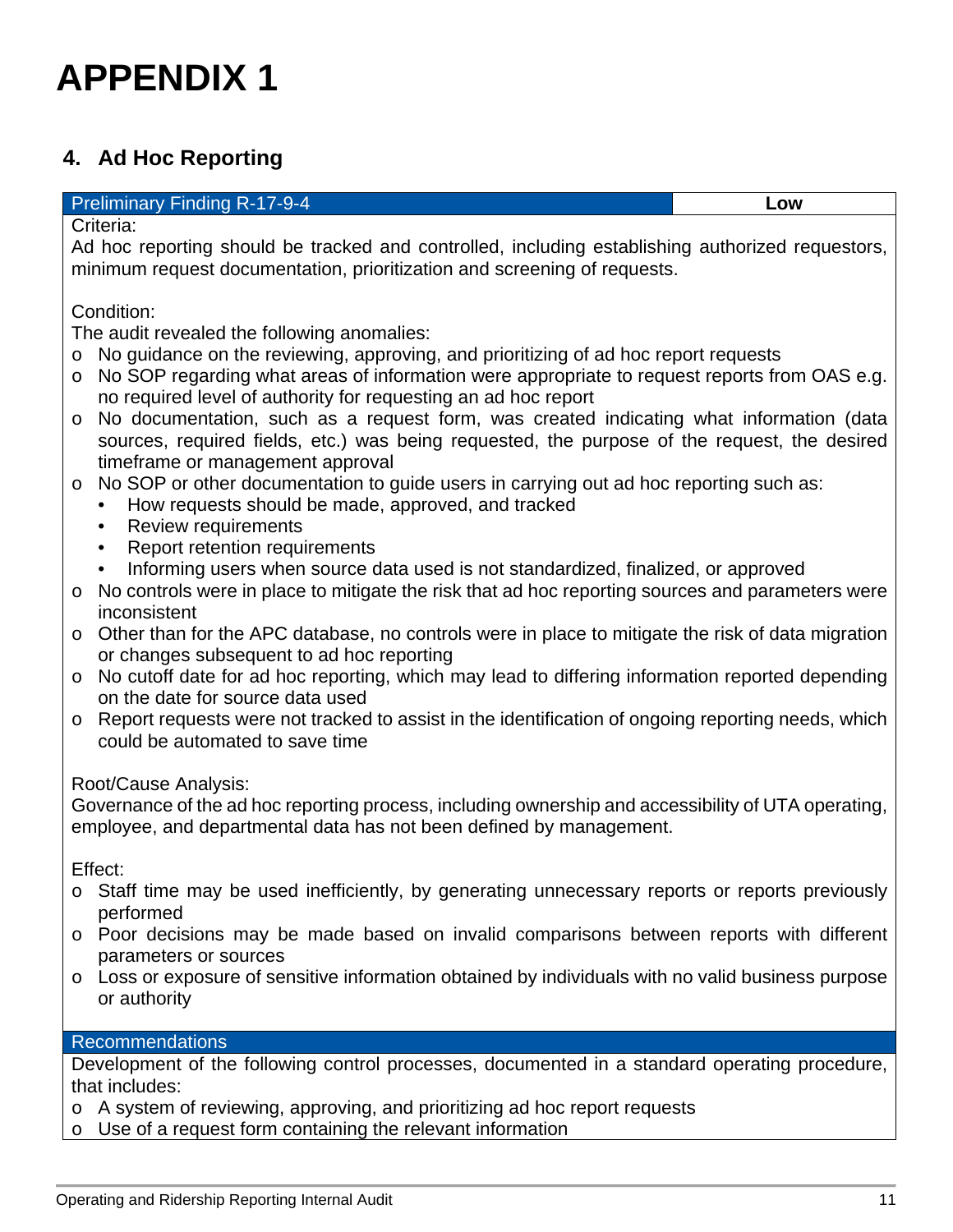o Controls to mitigate the risk of data migration or changes before or after ad hoc reporting

o Tracking of requested reports and creation of ongoing automated reports for items frequently requested

| Management Agreement                                                                                                                                         | Owner                            | <b>Target Completion Date</b> |
|--------------------------------------------------------------------------------------------------------------------------------------------------------------|----------------------------------|-------------------------------|
| Yes                                                                                                                                                          | Sr. Mgr Ops Analysis & Solutions | 12/31/2017                    |
| Will develop an ad hoc request approving and prioritizing tracking process.<br>A corporate level policy and a SOP will be developed to address the findings. |                                  |                               |

| <b>Final Status</b>                                                                                                                                                                                                                                                                                                                                                |                                                                                                                                                                                                           | Low                           |
|--------------------------------------------------------------------------------------------------------------------------------------------------------------------------------------------------------------------------------------------------------------------------------------------------------------------------------------------------------------------|-----------------------------------------------------------------------------------------------------------------------------------------------------------------------------------------------------------|-------------------------------|
| The audit revealed that, ad hoc requests were being logged, tracked and prioritized. Staff were<br>instructed on what information should be collected on the log and were encouraged to use existing<br>data where possible to help mitigate the risk of inconsistent reporting.                                                                                   |                                                                                                                                                                                                           |                               |
|                                                                                                                                                                                                                                                                                                                                                                    | However, IA noted that ad hoc reports that were requested internally were not reviewed or approved.<br>In addition, there was no retention period or GRAMA classification established for ad hoc reports. |                               |
|                                                                                                                                                                                                                                                                                                                                                                    | Finally, none of the 3 Ad Hoc reports sampled during the audit contained the phrase "For Internal<br>Use Only," as required by SOP G.05.01 "Ad Hoc Data Requests Procedure."                              |                               |
| Management should work with UTA legal counsel to establish GRAMA designation and report<br>retention guidelines. Management should consider developing a system of review and approval of<br>ad hoc reports, including ensuring that reports are marked "For Internal Use Only" in accordance<br>with SOP G.05.01.                                                 |                                                                                                                                                                                                           |                               |
| <b>Management Agreement</b>                                                                                                                                                                                                                                                                                                                                        | Owner                                                                                                                                                                                                     | <b>Target Completion Date</b> |
| Yes                                                                                                                                                                                                                                                                                                                                                                | Sr. Mgr Ops Analysis & Solutions                                                                                                                                                                          | 12/31/2018                    |
| Response to "Ad hoc reports that were requested internally were not reviewed or approved":<br>Regarding the review of Ad hoc report process, Ad hoc report SOP will be modified to state that<br>management will determine whether a GRAMA request need to be reviewed by management based<br>on the risk of the request along with documentation of the decision. |                                                                                                                                                                                                           |                               |
| Response to Ad hoc reports retention period and GRAMA classification:<br>The legal department will be contacted about GRAMA classification and retention periods.<br>Suggestions from the legal department will be implemented. Staff will follow per SOP's instruction<br>to include "for internal use only" wording for all internal ad hoc request.             |                                                                                                                                                                                                           |                               |
| Regarding the review of Ad hoc report process, Ad hoc report SOP will be modified to state that<br>management will determine whether a GRAMA request need to be reviewed by management based<br>on the risk of the request along with documentation of the decision.                                                                                               |                                                                                                                                                                                                           |                               |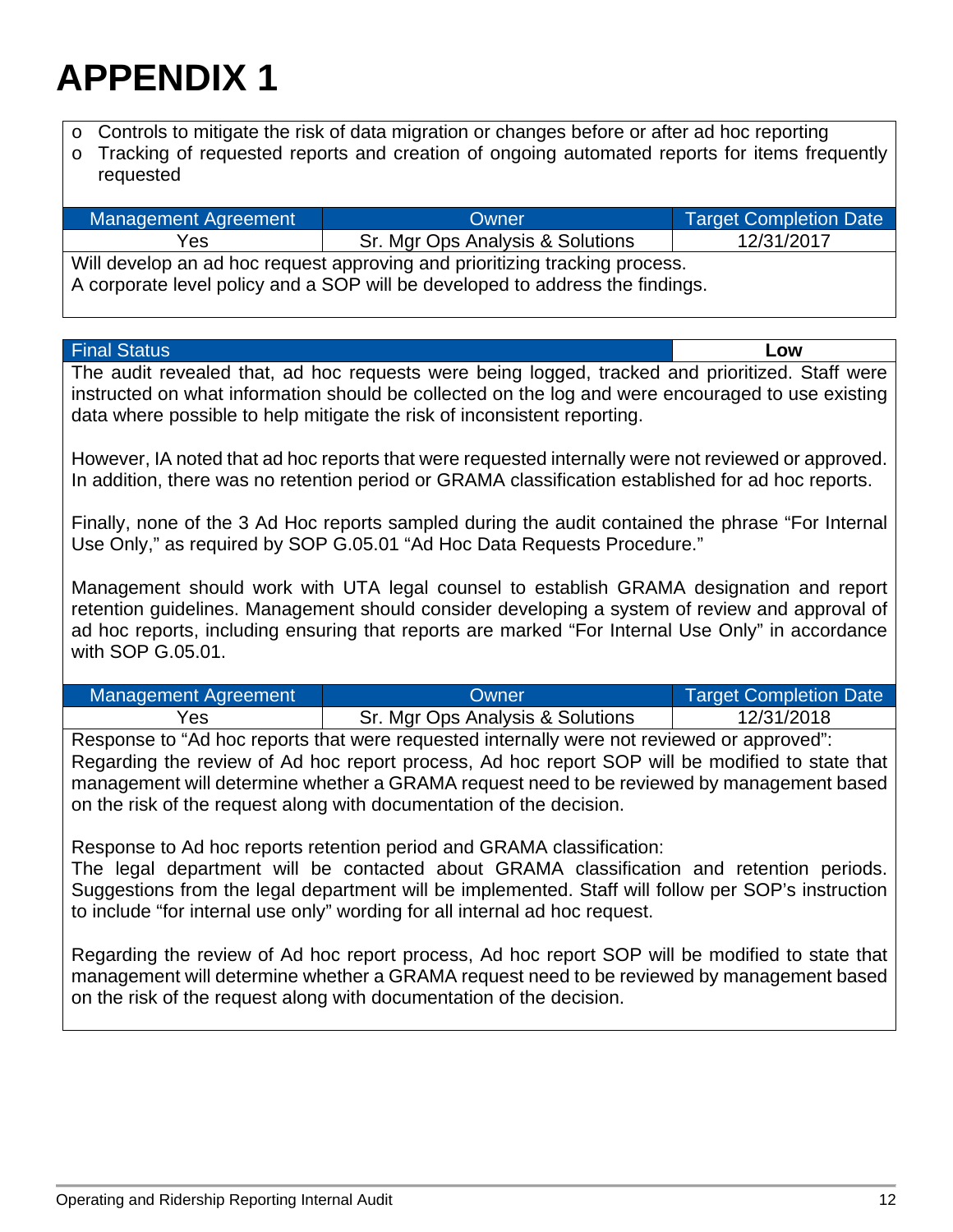### <span id="page-13-0"></span>**5. Standardization**

#### Preliminary Finding R-17-9-5 **High**

Criteria:

Best practices include standard definitions for reported figures, data cut offs and use of consistent sources across reporting processes.

Condition:

- o The following issues were noted during the audit:
	- There was not a control in place to ensure all modes reported on the Ridership and COO reports use the same definitions for reported items
	- Source documentation for both the Ridership Report and COO report was submitted in different formats and did not always include the preparer, data source or parameters (database, field names, filters, control-totals and as-of date)
- o The following issues noted were specific to the Ridership Report:
	- Three (7.7%) out of 39 data-point labels on the May 2017 Ridership Report were not defined in the report glossary. One (2.6%) out of 36 remaining data-point labels used a different term for the data-point label defined
	- The March and May 2017 Ridership Reports glossary did not define the term "ridership," which was used interchangeably with "passenger" and "rider"
	- During the National Transit Database Audit, report reference R-17-4, IA found that Van Pool consistently lags one month when reporting ridership data and, on average, 15 percent of ridership statistics were estimates. The March and May 2017 Ridership Report glossaries defined vanpool figures as, "A 100% count for VanPool users through RidePro internet selfreporting system," which was not accurate. There was no disclosure on the report regarding the one month time lag
- o The COO report did not have a report glossary that defined important terms and indicated the source of the data

Root/Cause Analysis:

Governance for the operating and ridership process has not been defined by management.

Effect:

- o Different modes and business units may use different definitions and parameters for information leading to invalid comparisons
- o Users may misinterpret reports, leading to poor decision making

#### Recommendations

- o Management should oversee the creation of a corporate level policy that assigns roles and responsibilities for all operations and ridership tracking and reporting functions
- o The owner of the operating and ridership reporting function should oversee the creation of an SOP that includes standardization and definitions for the reported figures, data cut offs and use of consistent sources across reporting processes

| Management Agreement                                                          | Owner                            | <b>Target Completion Date</b> |
|-------------------------------------------------------------------------------|----------------------------------|-------------------------------|
| Yes                                                                           | Sr. Mgr Ops Analysis & Solutions | 12/31/2017                    |
| A corporate level policy and a SOP will be developed to address the findings. |                                  |                               |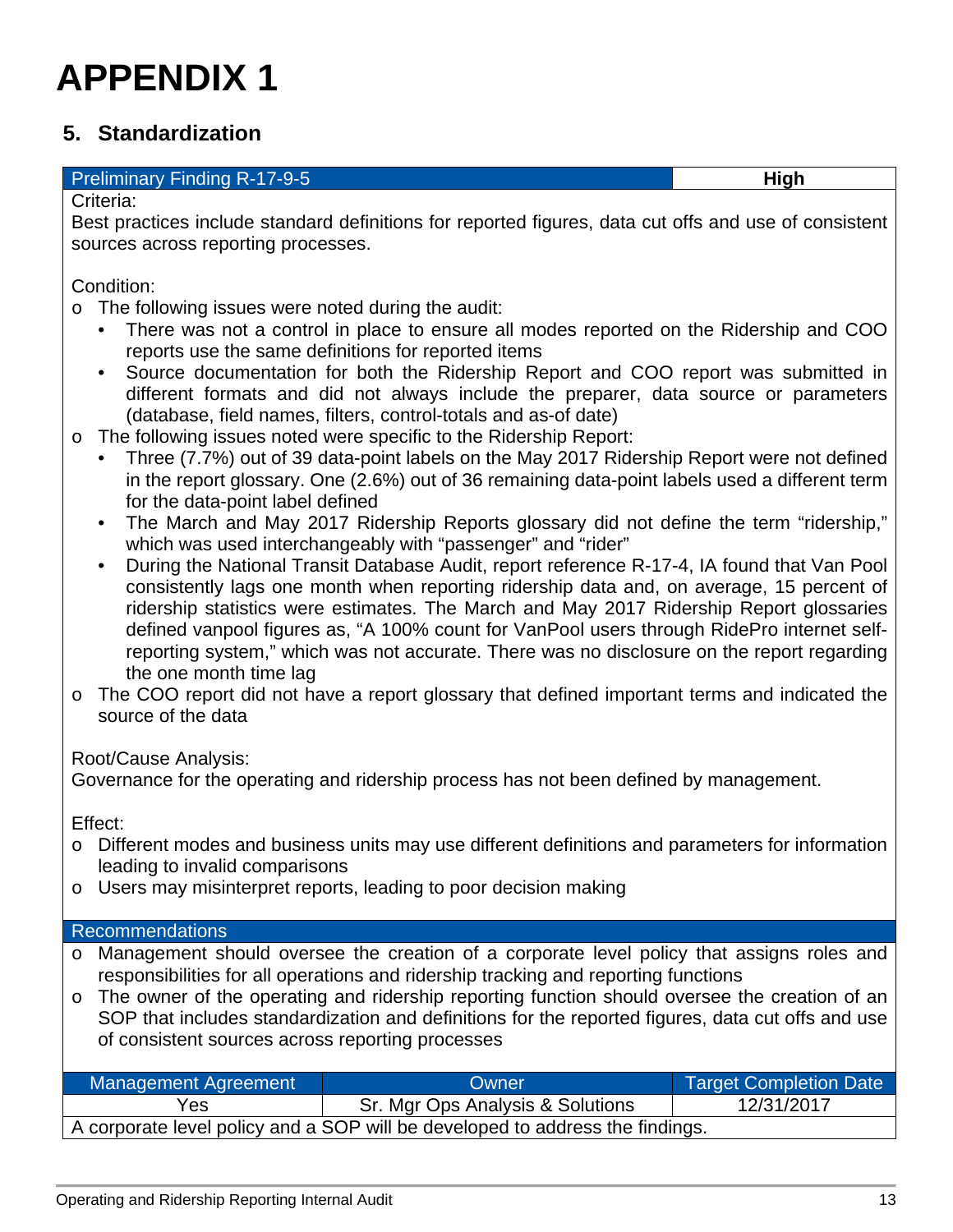#### Final Status **Low**

The purpose and objectives of the Ridership Report and OCA Scorecards was defined in Utah Transit Authority Corporate Policy, No. 2.1.14, "Ridership and Operating Data Reporting" which was communicated to users. However, as noted previously in finding 1, the Corporate Policy did not include assignment of responsibility for timely and accurate reporting for individuals outside of OAS.

In an effort to increase consistency and assist staff in understanding commonly used terms at UTA, the UTA Transit Authority Glossary was published in February 2018 and was updated in April 2018. IA reviewed both the Ridership Report and the OCA Scorecard and found that there were terms listed on the reports that had not been defined in the Glossary. In addition, no reference to the Glossary was found on the reports to make report users aware of the Glossary and assist in understanding report terms.

IA also noted that the there was no disclosure on the report indicating that Van Pool ridership was for the prior month or to correct the Vanpool reporting method.

IA recommends that the Corporate Policy be revised to include responsibilities for individuals outside OAS. In addition, management should compare terms used on published reports to those in the UTA Glossary for consistent use and to ensure that all terms are defined. Reports should be updated to include a reference to the UTA Glossary. Finally, a note should be added to the Ridership Report regarding the Vanpool ridership reporting lag.

| Management Agreement | Owner                            | Target Completion Date |
|----------------------|----------------------------------|------------------------|
| Yes                  | Sr. Mgr Ops Analysis & Solutions | 12/31/2018             |

Terms on published report have been compared and modified to match the UTA Glossary. Some terms updates have been requested to be changed in the glossary. (Route Deviation) Ridership reports have been updated to include a reference (link to the UTA Glossary). Terms in OCA Scorecard will be reviewed to ensure they are listed in the UTA Glossary.

The ridership report has also been updated with a reference indicating Van Pool numbers are being reported a month behind.

The corporate policy that the all groups reporting data will have the responsibility to report their data to OAS by the 5<sup>th</sup> of the next month.

### <span id="page-14-0"></span>**6. Contracts**

#### Preliminary Finding R-17-9-6 **Medium**

Criteria:

Best practices for contract administration include monitoring for renewal, provisions for business continuity, and ongoing maintenance support, where a need has been identified.

Condition:

The audit identified the following anomalies: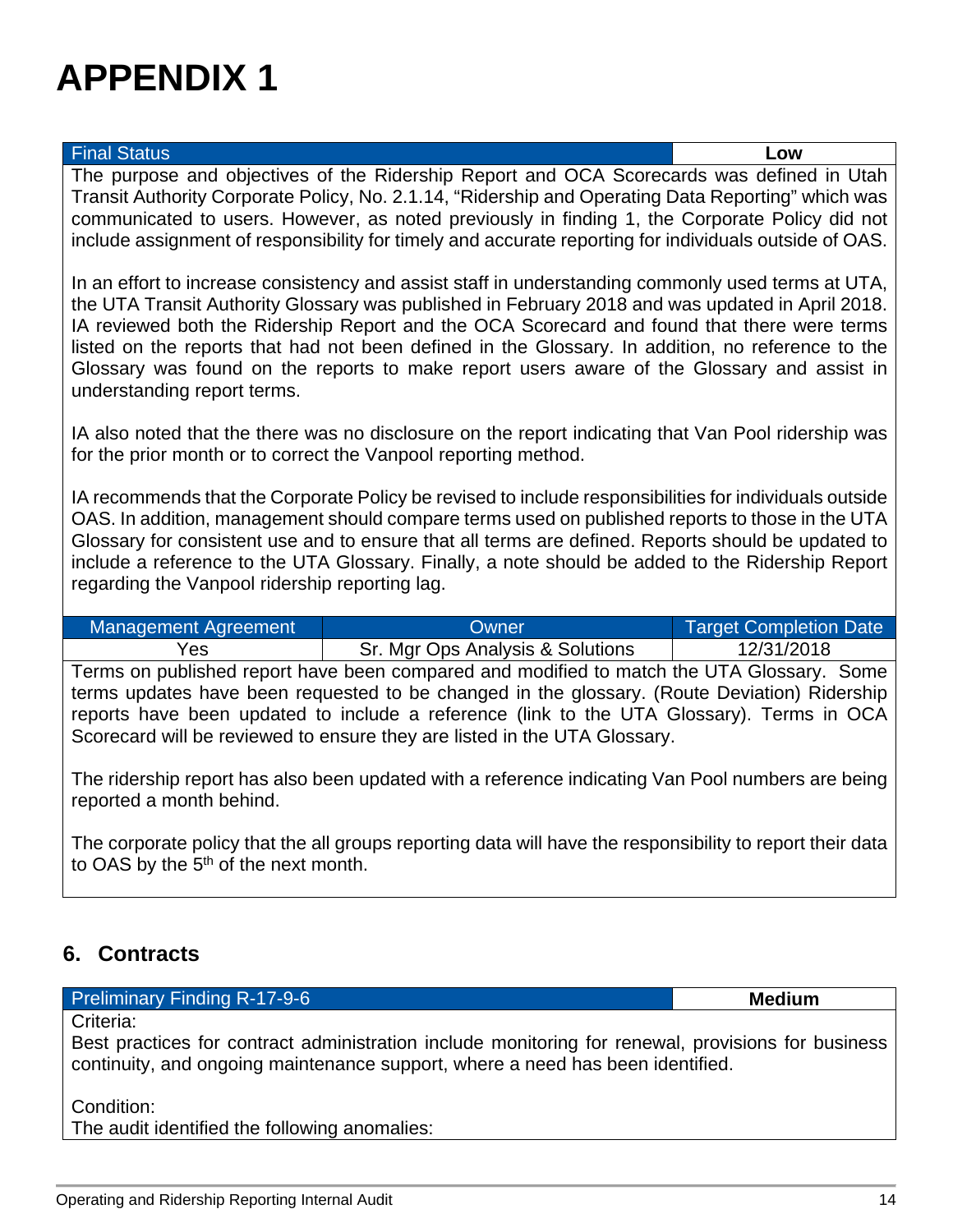- o The contract with Init did not include a provision relating to business continuity
- o The software maintenance agreement with Init contained conflicting language regarding the scope of services provided
- o There were no guidelines for when software maintenance agreements were required
- o There was no software maintenance agreement in place for Urban Transportation APC processing software

### Root/Cause Analysis:

Vendor responsiveness to UTA needs outside of contract requirements has been sufficient to date leading to a perceived lack of risk for operating outside of an agreement.

Effect:

Support may not be provided where it is required by contract and business continuity may be at risk.

| <b>Recommendations</b>                                                                                               |
|----------------------------------------------------------------------------------------------------------------------|
| o Contracts should be reviewed and an assessment made regarding the need for business<br>continuity provisions.      |
| $\circ$ SOPs should be developed for consistent guidelines for when software maintenance agreements<br>are required. |

| Management Agreement | Owner                                  | <b>Target Completion Date</b> |
|----------------------|----------------------------------------|-------------------------------|
| Yes                  | Chief Safety, Security, & Tech Officer | 12/31/2017                    |

Contracts will be reviewed and an assessment made regarding the need for business continuity provisions.

SOPs will be developed for consistent guidelines for when software maintenance agreements are required.

Final Status **Implemented**

Corporate Policy 2.1.12, Information Technology Governance was found to contain guidelines for software purchases, including: Section IV.A.5 states that the IT Director is responsible to, "*Vet and approve all Enterprise Systems Purchased, managed or connecting to UTA's Technology Resources, before it is processed by Purchasing and Supply Chain Department or connected to UTA's Technology Resources."*

In addition, IT Department Policy No. 1.0.3, IT Software Licensing and Inventory Policy, includes requirements for tracking software license and maintenance agreements, including expiration dates. The policy also requires annual software inventory.

No new contracts were identified related to Operations and Ridership Reporting that could be tested to determine if management had reviewed the contract for business continuity provisions. Therefore, no further testing of contracts was performed.

| <b>Management Agreement</b> | Owner | Target Completion Date |
|-----------------------------|-------|------------------------|
| N/A                         | N/A   | N/A                    |
| N/A                         |       |                        |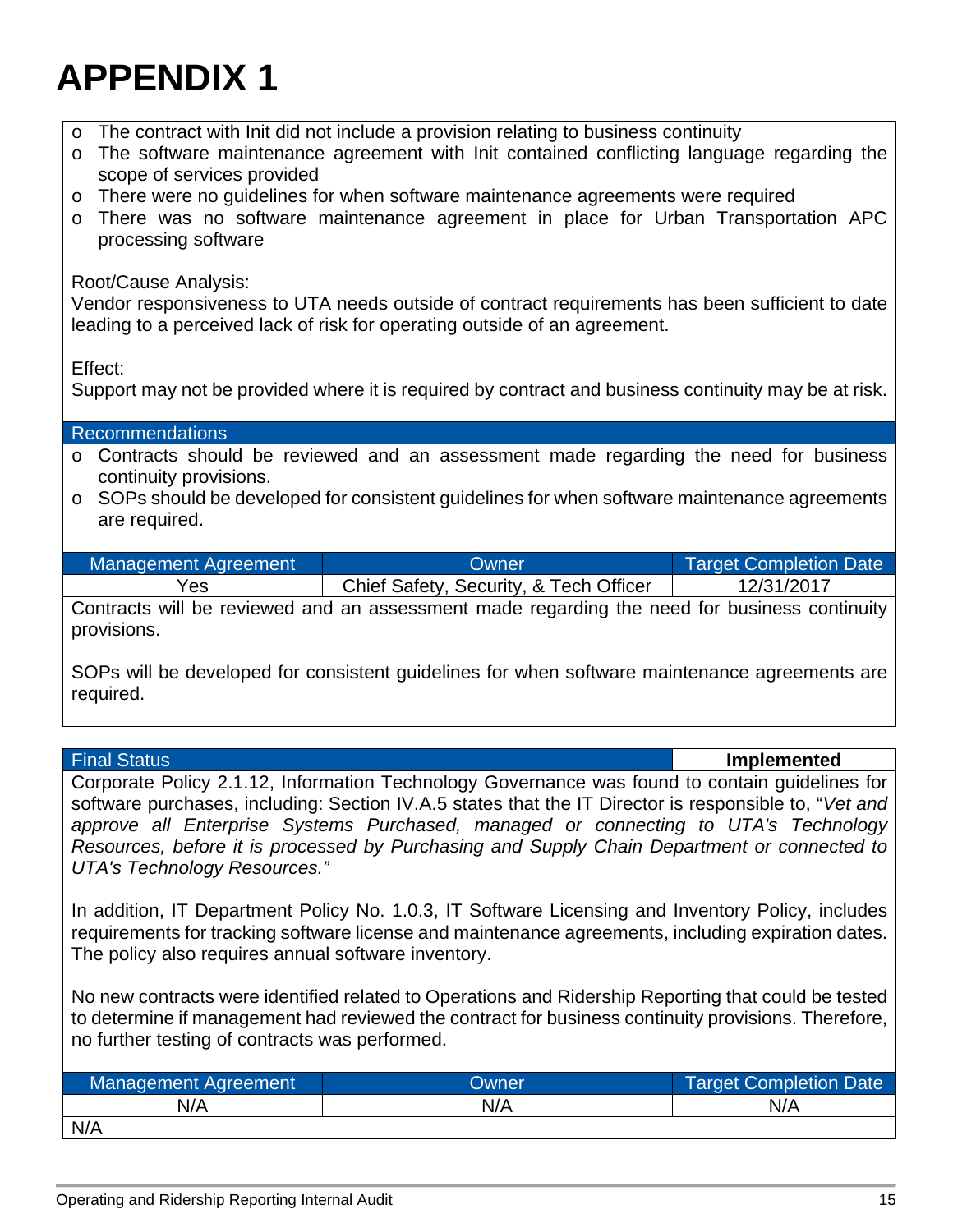### <span id="page-16-0"></span>**7. Risk Assessment**

#### Preliminary Finding R-17-9-7 **High**

Criteria:

Best practice necessitates that risks are identified and actively managed to mitigate adverse impacts on achieving management's objectives.

Condition:

- o Although risk assessments have been performed for many of the technical aspects of ridership data collection, there was no periodic risk assessment process in place for the department
- o The Goals Matrix used to govern and align operating and ridership reporting activities did not include the COO report
- o Audit trail on status updates to the Goals Matrix were not always documented
- o There was no comprehensive control that aligns all department activities with UTAs True Norths

#### Root/Cause Analysis:

Governance for the operating and ridership reporting process has not been defined by management.

Effect:

Critical risks may exist that management is not aware of or not managing, which could result in Ridership and Operations objectives not being met.

#### Recommendation

The owner of the operating and ridership reporting function should oversee the creation of an ongoing departmental wide risk assessment process that is reviewed and assessed at least annually.

| Management Agreement                                                              | Owner                            | <b>Target Completion Date</b> |
|-----------------------------------------------------------------------------------|----------------------------------|-------------------------------|
| Yes                                                                               | Sr. Mgr Ops Analysis & Solutions | 12/31/2017                    |
| An annual risk assessment will be done starting no later than the end of October. |                                  |                               |

Final Status **Implemented** The Senior Manager of OAS completed a formal, documented risk assessment on OAS in December 2017. Management Agreement National Completion Date Completion Date

| <b>Management Agreement</b> | owner | <b>Target Completion Date</b> |
|-----------------------------|-------|-------------------------------|
| N/A                         | N/A   | N/A                           |
| N/A                         |       |                               |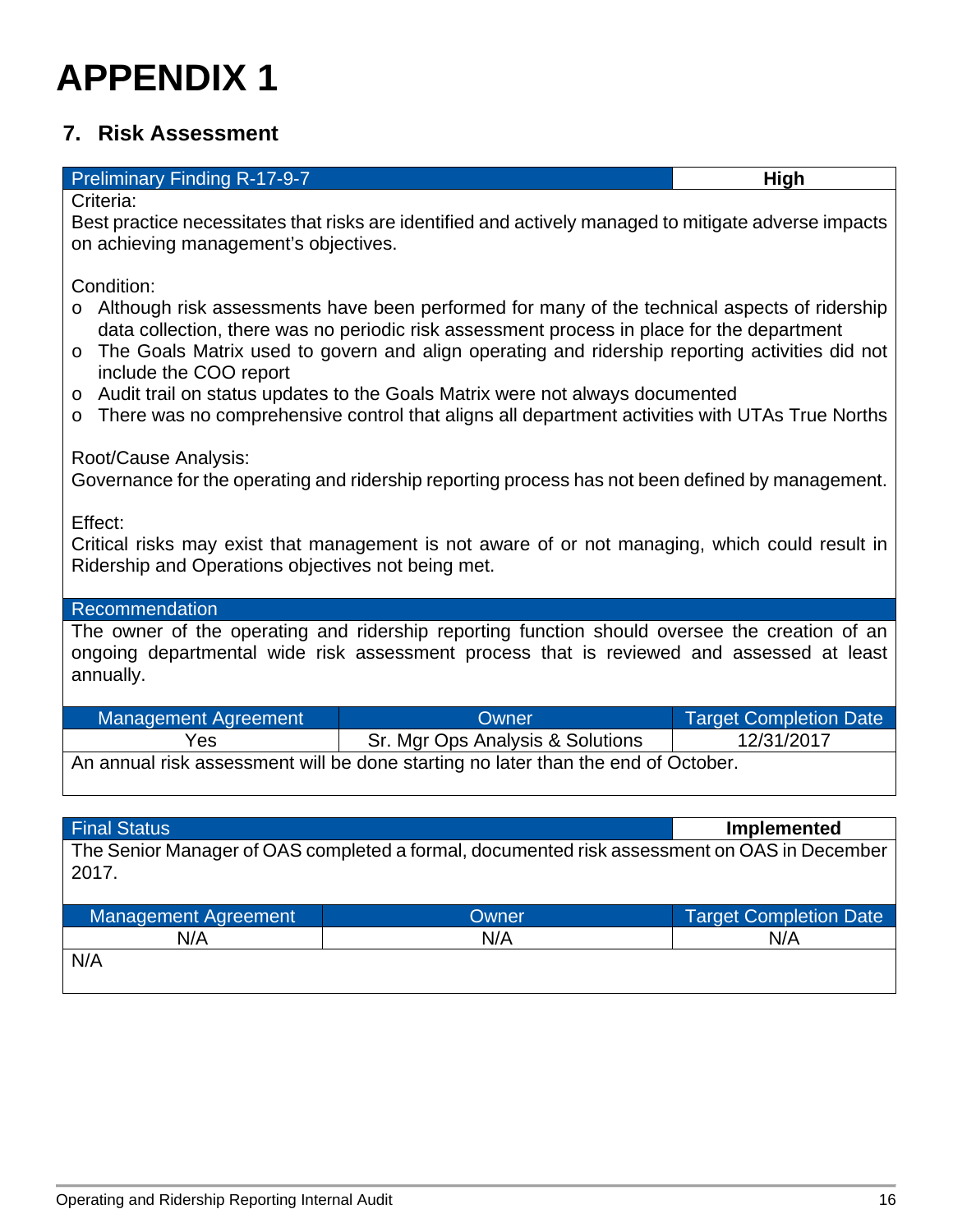### <span id="page-17-0"></span>**8. System Monitoring and Validation**

#### **Preliminary Finding R-17-9-8 Medium Medium Medium**

Criteria:

2017 NTD Policy Manual stipulates that APC benchmarking and maintenance plans must include validation of APC data against a manual sample and that the difference between manual and APC counts must be less than 5%.

Condition:

The audit revealed the following anomalies:

- o There was no periodic monitoring of FrontRunner APCs and manual counts for the +/- 5% variance threshold
- o For bus and Trax modes the files used to track and monitor APC and manual count variation were not aggregated for the year to date
- o Due to the absence of an SOP it was unclear whether the 5% variance threshold between APC and manual counts required ongoing monitoring or only year-end measurement. The audit trail was insufficient to show that an ongoing monitoring control was in place
- o A procedure was not in place to inform users how to address a greater than 5% variance of APC to manual counts
- o IA selected one count sheet from the hundreds performed on an annual basis and compared it to the tracking file to better understand the controls in the process and noted 4 of 170 entries were missed, and 1 additional entry was not sufficiently researched to identify whether the ridership count was a "10" or a "6"

Root/Cause Analysis:

- o Governance for the operating and ridership reporting process has not been defined by management
- o Monitoring requirements were not formalized by management
- o Manual processes increased the risk that information is not transferred accurately

#### Effect:

Non-compliance with FTA standards for manual and APC count variance thresholds may not be well understood until after the validation plan is complete. Without clear guidance on how to address non-compliance, users may result to convenient solutions rather than best practices.

#### Recommendations

- o Management should oversee the creation of a corporate level policy that assigns roles and responsibilities for all operations and ridership tracking and reporting functions
- o The owner of the operating and ridership reporting function should oversee the creation of an SOP that standardizes the monitoring and review process for the manual counts done to validate APCs, including how to address variances that do not meet minimum FTA requirements
- o Management should look for opportunities to automate manual processes where doing so would reduce errors and save resources

| Management Agreement                                                          | <b>Owner</b>                     | Target Completion Date |
|-------------------------------------------------------------------------------|----------------------------------|------------------------|
| Yes.                                                                          | Sr. Mgr Ops Analysis & Solutions | 12/31/2017             |
| A corporate level policy and a SOP will be developed to address the findings. |                                  |                        |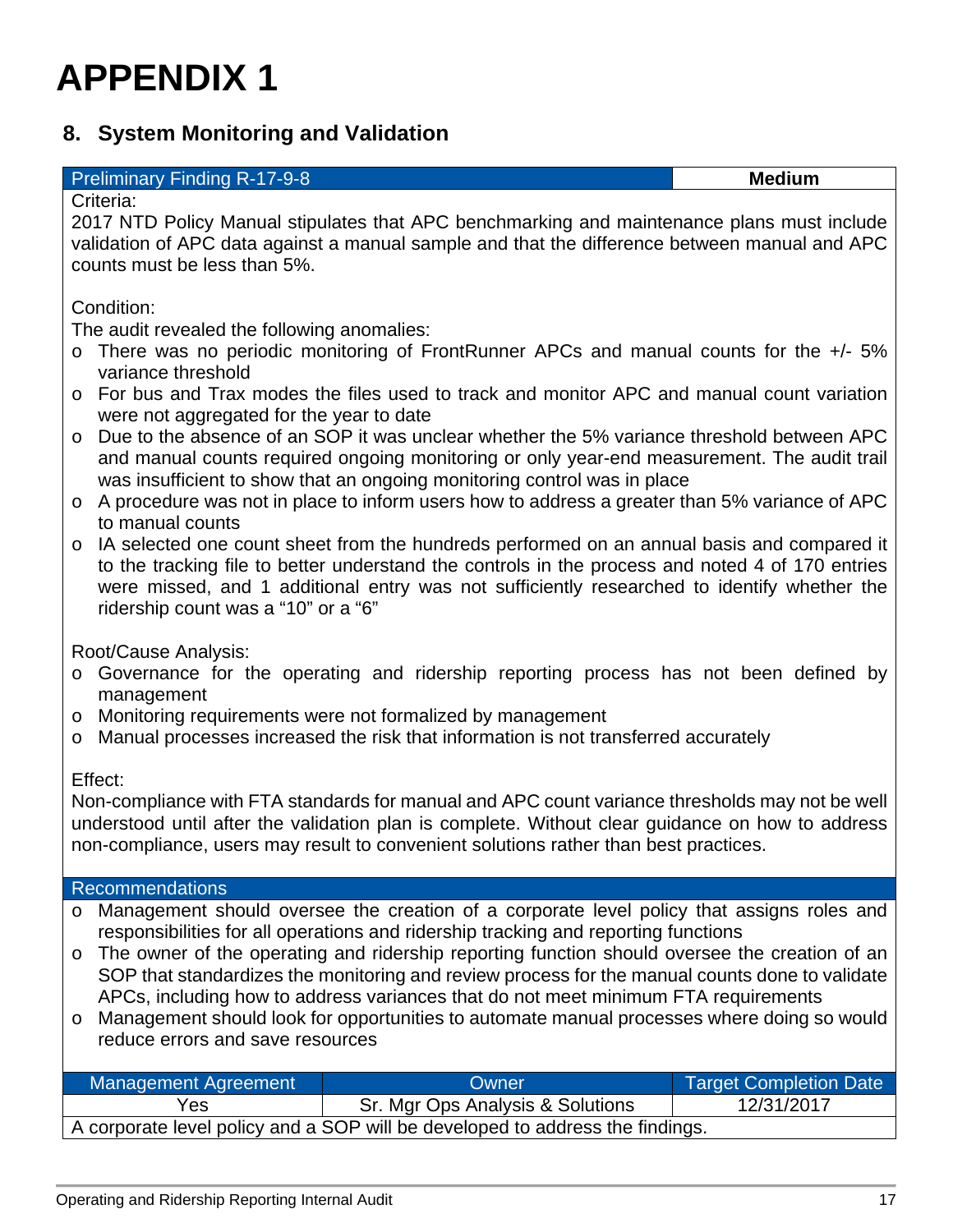#### Final Status **Low**

The purpose and objectives of the Ridership Report and OCA Scorecard was defined in Utah Transit Authority Corporate Policy, No. 2.1.14, "Ridership and Operating Data Reporting" which was communicated to users. However, as noted previously in finding 1, the Corporate Policy did not include assignment of responsibility for timely and accurate reporting for individuals outside of OAS.

Management implemented SOP G.05.01.02, System Monitoring and Validation which standardizes the monitoring and review process for manual counts done to validate APCs. However, IA did not find guidance in the SOP regarding variances greater than that specified by NTD, beyond stating that such variances are communicated to the Sr. Business Developer.

IA noted that a process to periodically review manual data entry for accuracy and completeness had been implemented. However, the process was not documented in a Corporate Policy or SOP.

Management has also initiated a new project to create a ridership data warehouse that will further mitigate the risk of inconsistent reporting data and enable greater automation of reporting processes.

IA recommends that the Corporate Policy be revised to include responsibilities for individuals outside OAS. In addition, management should review and update SOP G.05.01.02, to include guidance regarding follow up performed by the Sr. Business Developer for variances greater than the NTD threshold and to include the manual data entry review process.

| Management Agreement | Owner                                                                                                                                                                                                                                                                                                                                                                                      | <b>Target Completion Date</b> |
|----------------------|--------------------------------------------------------------------------------------------------------------------------------------------------------------------------------------------------------------------------------------------------------------------------------------------------------------------------------------------------------------------------------------------|-------------------------------|
| Yes                  | Sr. Mgr Ops Analysis & Solutions                                                                                                                                                                                                                                                                                                                                                           | 12/31/2018                    |
|                      | The ridership and operating data corporate policy will be revised to include wordings "all groups<br>reporting data will have the responsibility to report their data to OAS by the 5 <sup>th</sup> of the next month".<br>SOP will be updated to show the follow-up action regarding variances by vehicles.<br>SOP will be updated to include reviewing manual data entry review process. |                               |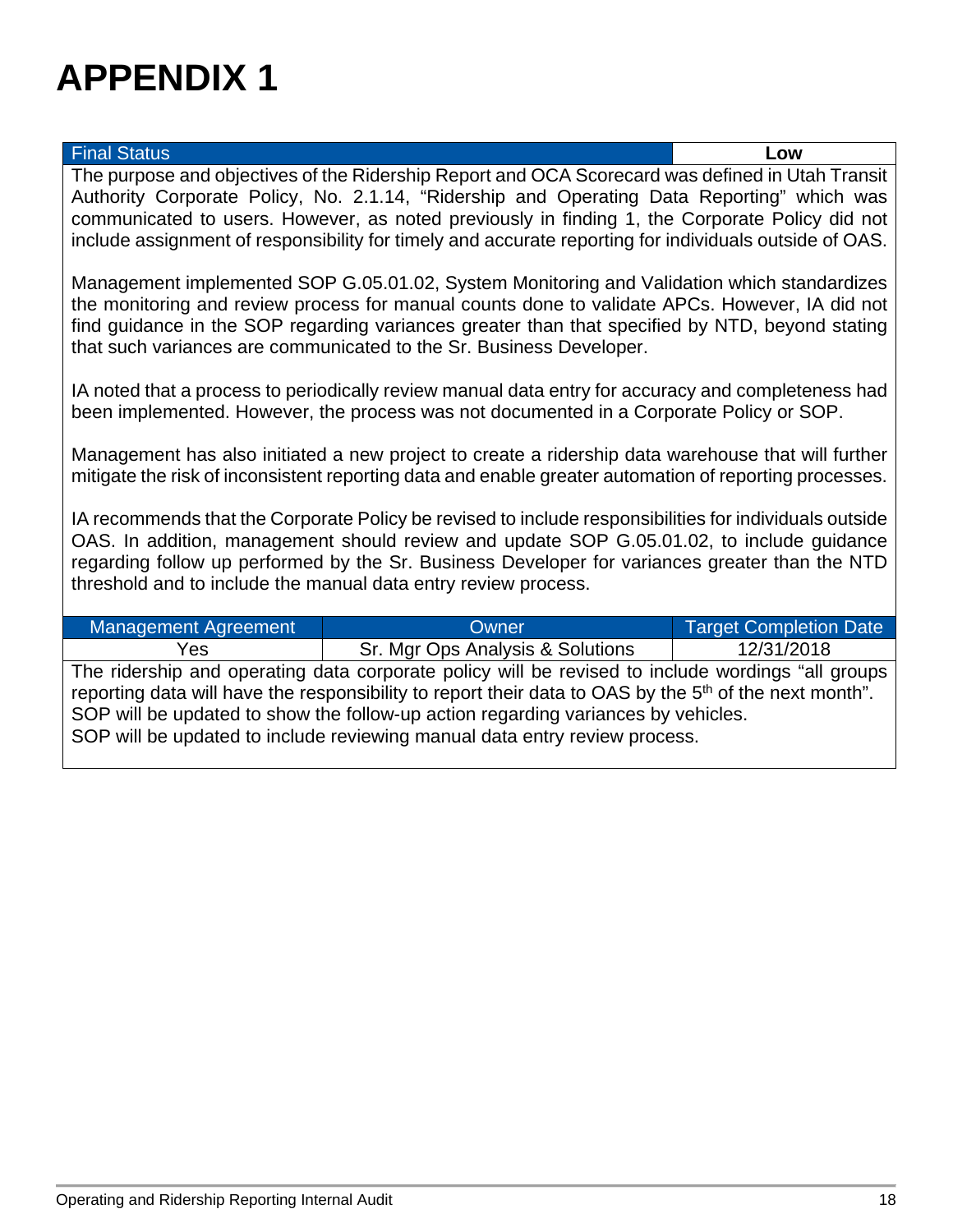### <span id="page-19-0"></span>**REPORT RATING MATRICES\***

### **OVERALL REPORT RATING**

The overall report ratings are defined as follows, applicable to the audit scope as defined

| <b>Descriptor</b>                 | <b>Guide</b>                                                                                                                                                       |
|-----------------------------------|--------------------------------------------------------------------------------------------------------------------------------------------------------------------|
| <b>Fully effective</b>            | Controls are as good as realistically possible, both well-designed<br>and operating as well as they can be.                                                        |
| <b>Substantially</b><br>effective | Controls are generally well designed and operating well but some<br>improvement is possible in their design or operation.                                          |
| <b>Partially effective</b>        | Controls are well designed but are not operating that well.<br><b>OR</b><br>While the operation is diligent, it is clear that better controls could<br>be devised. |
| <b>Largely ineffective</b>        | There are significant gaps in the design or in the effective<br>operation of controls – more could be done.                                                        |
| <b>Totally ineffective</b>        | Virtually no credible controls relative to what could be done.                                                                                                     |

### **DETAILED FINDING PRIORITY RATING**

| <b>Descriptor</b>  | <b>Guide</b>                                                                                                                                                                                                                                                                                                              |
|--------------------|---------------------------------------------------------------------------------------------------------------------------------------------------------------------------------------------------------------------------------------------------------------------------------------------------------------------------|
| <b>High</b>        | Matters considered being fundamental to the maintenance of<br>internal control or good corporate governance. These matters<br>should be subject to agreed remedial action within three months.                                                                                                                            |
| <b>Medium</b>      | Matters considered being important to the maintenance of internal<br>control or good corporate governance. These matters should be<br>subject to agreed remedial action within six months.                                                                                                                                |
| Low                | Matters considered being of minor importance to the maintenance<br>of internal control or good corporate governance or that represents<br>an opportunity for improving the efficiency of existing processes.<br>These matters should be subject to agreed remedial action and<br>further evaluation within twelve months. |
| <b>Implemented</b> | Management action has been taken to address the risk(s) noted in<br>the audit finding.                                                                                                                                                                                                                                    |